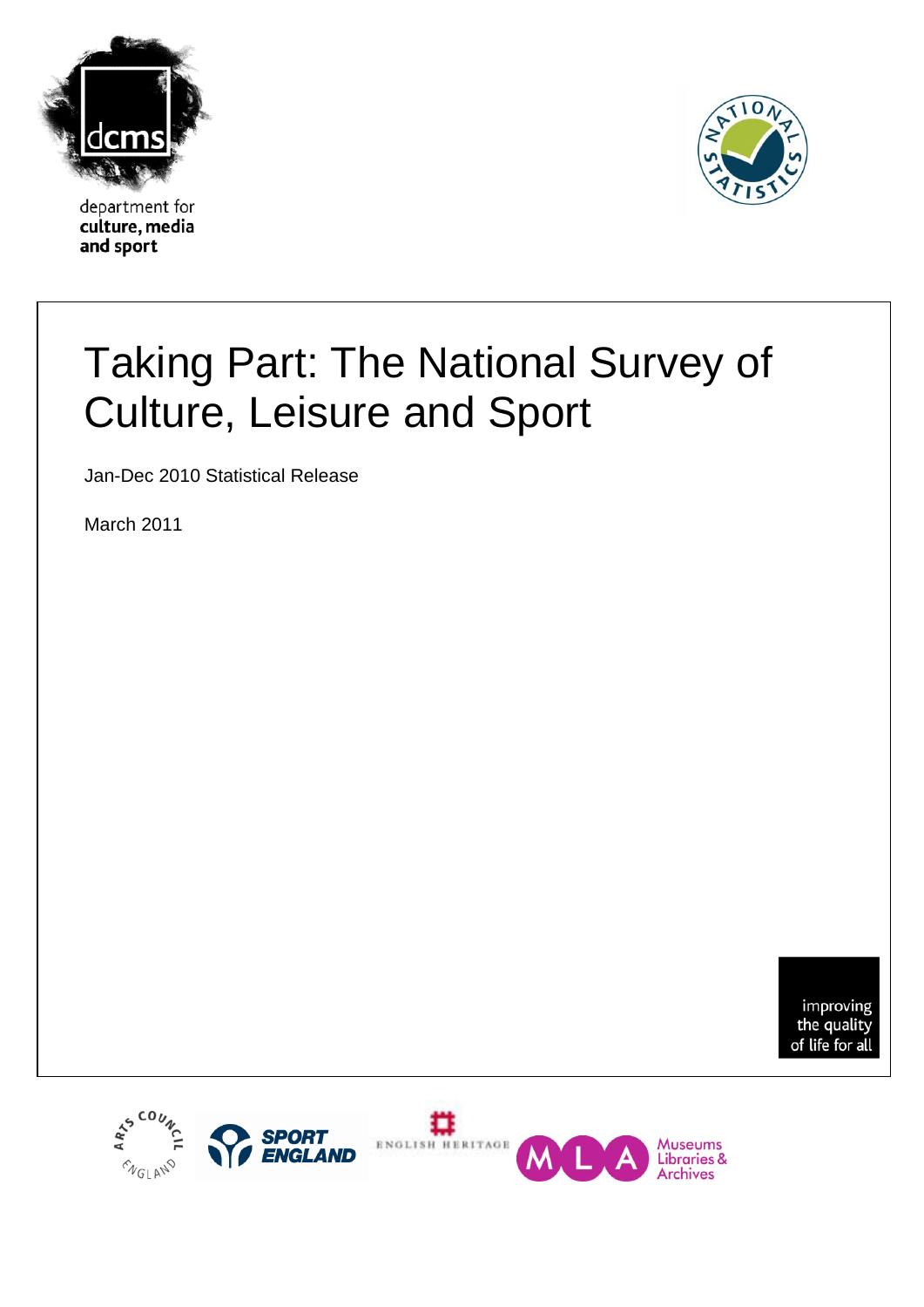Our aim is to improve the quality of life for all through cultural and sporting activities, support the pursuit of excellence, and champion the tourism, creative and leisure industries.

*Taking Part is a National Statistic and has been produced to the standards set out in the Code of Practice for Official Statistics*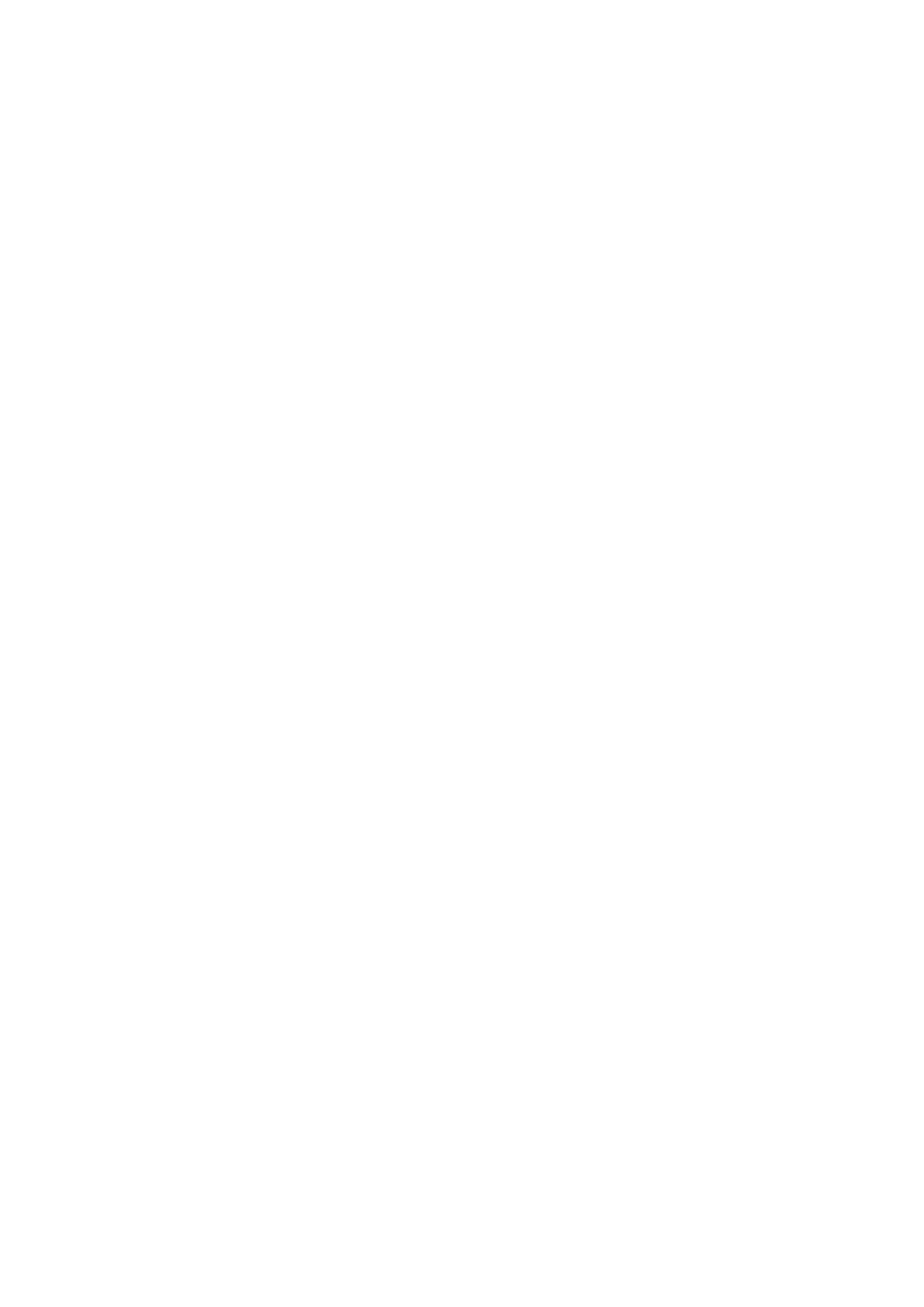# **Contents**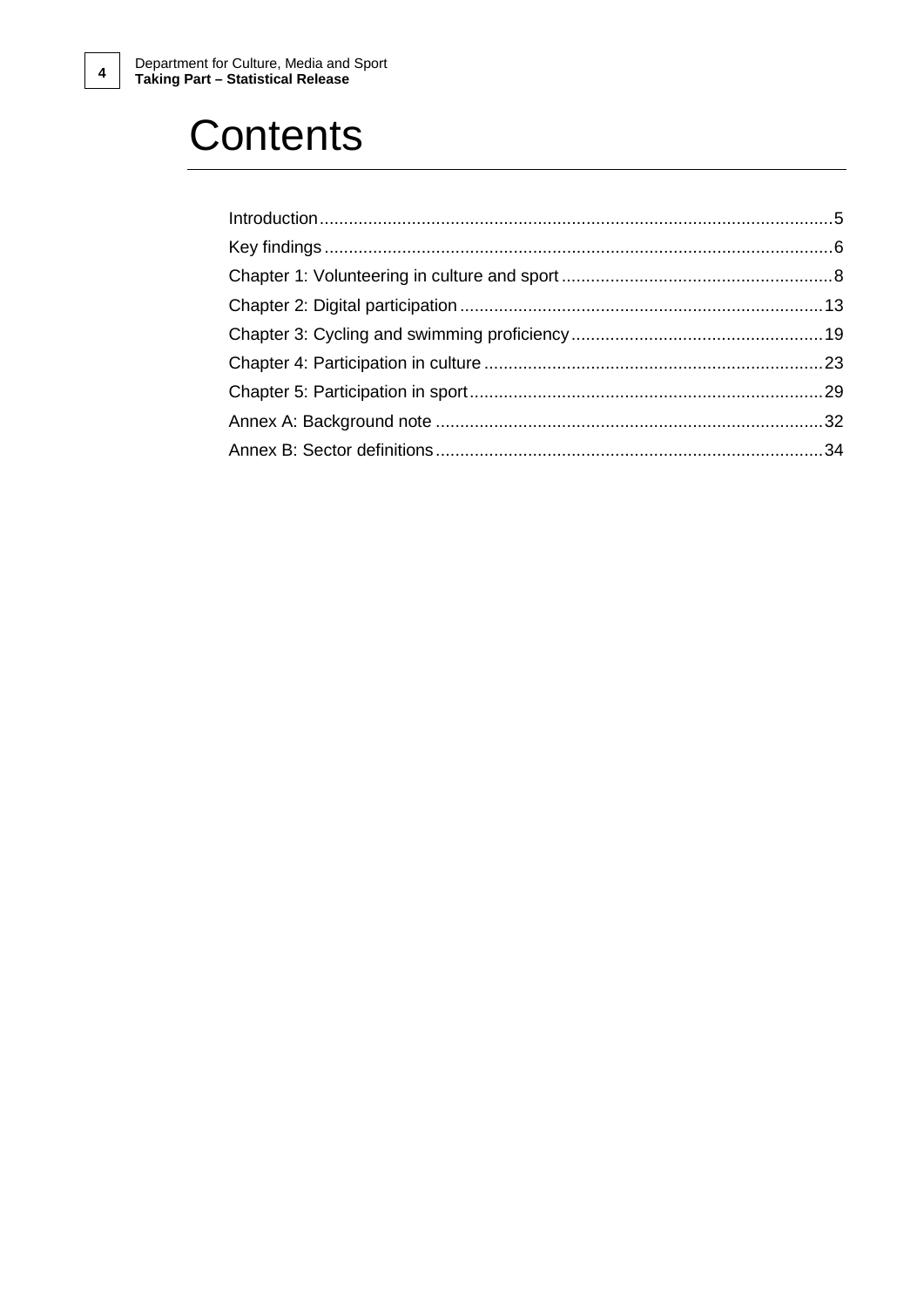The Taking Part survey is commissioned by the Department for Culture, Media and Sport (DCMS) in partnership with four non-departmental public bodies (Arts Council England, English Heritage, Sport England, and the Museums, Libraries and Archives Council). The survey covers both adults and children in England and collects a wide range of data about engagement and non-engagement in culture, leisure and sport.

Taking Part is the key evidence source for DCMS, providing reliable national estimates of participation and supporting the Department's aim of improving the quality of life for everyone by providing people with the chance to get involved in a variety of these opportunities.

Taking Part is a continuous face-to-face survey with adults aged 16 and over living in private households in England. It is conducted on behalf of DCMS by TNS-BMRB. The survey has run since mid-July 2005. A child interview was added to the survey in January 2006, interviewing a randomly selected child in those households containing at least one child aged 11-15. This is also a continuous face-to-face survey. In 2008/09, the child survey was broadened to include children aged 5-10. Interviews with children aged 11-15 are carried out directly, for those aged 5-10 an interview is conducted with the adult respondent.

The Taking Part Survey contributes to the evidence base across a wide range of topics including participation in culture and sport, satisfaction and enjoyment with culture and sport, social capital, volunteering and barriers to participation. It also collects an in-depth range of socio-demographic information on respondents. This report presents a range of data across each of our sectors but is by no means a complete picture of what is available. A wider range of measures are included in the spreadsheets accompanying this release, while analysis of 2005/06 to 2009/10 adult data can be conducted through NetQuest, our on-line analytical tool:

[http://www.culture.gov.uk/what\\_we\\_do/research\\_and\\_statistics/6762.aspx](http://www.culture.gov.uk/what_we_do/research_and_statistics/6762.aspx)

### **This report**

This release reports rolling annual data from January to December 2010 and covers volunteering in culture and sport, digital participation, cycling and swimming proficiency and participation in culture and sport. The sections on cycling and swimming proficiency and volunteering cover April to December 2010 only as the questions for these sections were not asked in the 2009/10 survey year.

Where comparisons are made over time, rolling annual data are compared with the previous year's annual data.

The report covers adults only. The next release, due in summer 2011, will cover both adult and child annual data.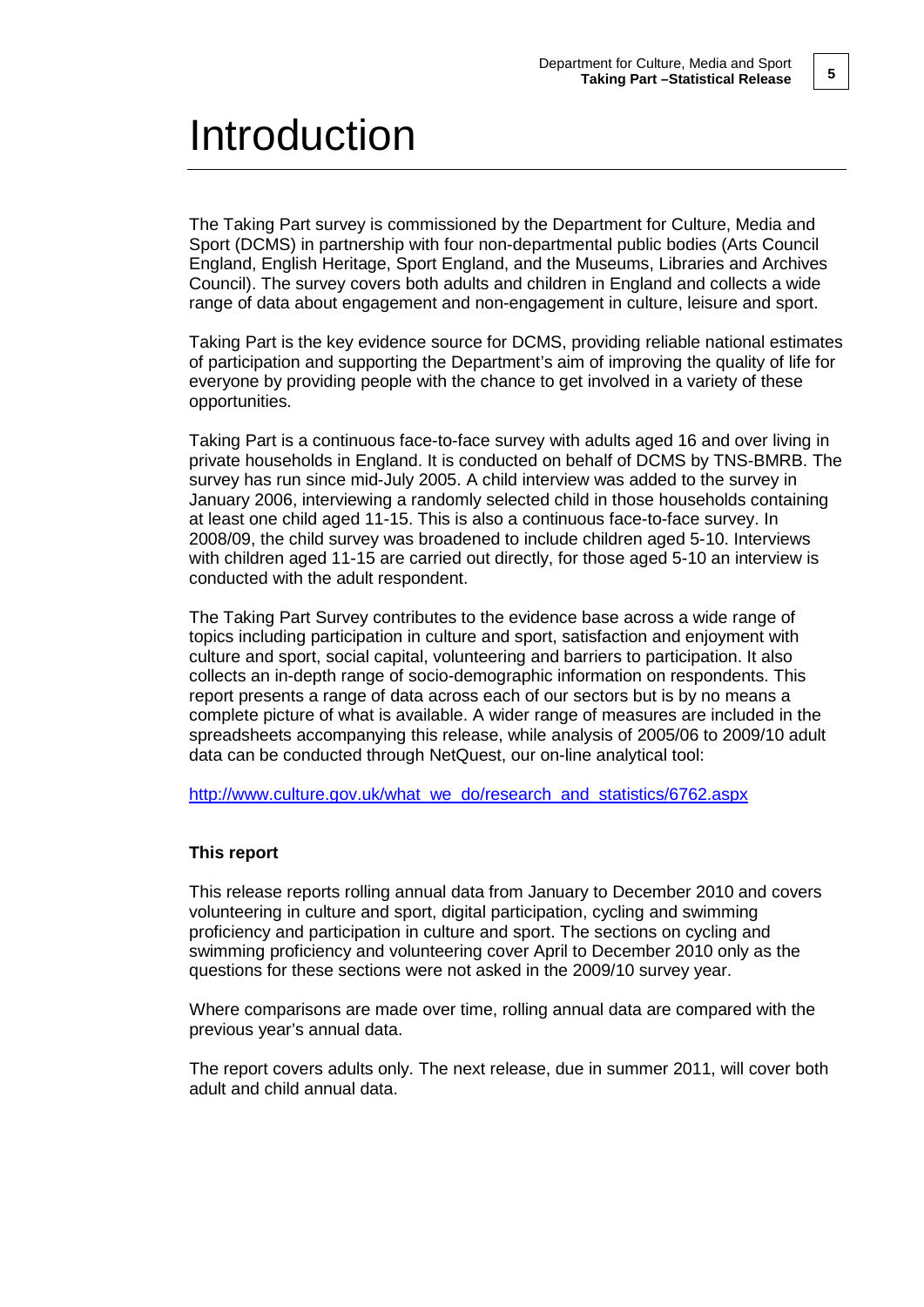# Key findings

# **Volunteering in culture and sport**

- In January to December 2010, 23.7 per cent of adults had volunteered in the last 12 months, unchanged from previous years.
- Between 2005/06 and January to December 2010, there was an increase in the number of people volunteering within the arts sector, those providing coaching or tuition, and among those providing other practical help.
- A greater proportion of 16-24 year olds had volunteered than those in the 25-44 year old age group, and women were more likely to volunteer than men. Those in southern regions (South East and South West) were significantly more likely to volunteer than those in other regions.

# **Digital participation[1](#page-5-0)**

- In January to December 2010, 34.8 per cent of adults had participated digitally in culture, an increase from 2008/09 (25.1%).
- In January to December 2010, theatre and concert websites were the most popular (41.6%), followed by sport (35.7%), heritage (26.8%), museums or gallery (24.6%), libraries (15.0%) and archives or records office (10.9%) websites.
- While between 2005/06 and January to December 2010, there was an increase in the proportion of people visiting museum and gallery websites (from 15.8% to 24.6%) the proportion looking at online collections fell (from 33.7% to 22.8%).

# **Cycling and swimming proficiency**

- In April to December [2](#page-5-1)010<sup>2</sup>, 80.9 per cent of adults reported that they can swim while 85.2 per cent said that they can cycle.
- 30.2 per cent of adults report that they are able to swim for more than 250 metres, 23.8 per cent for between 26 and 250 metres and 27.0 per cent for up to 25 metres.
- Among those who can cycle, 38.4 per cent are confident to ride on paths a cycle ways, 36.0 per cent are confident riding for longer journeys or to work.

<span id="page-5-0"></span> $1$  The overall measure of digital participation is derived from several variables. As the whole set of variables are only available for 2008/09 and January to December 2010, comparisons in this report are made between 2008/09 and January to December 2010 rather than 2005/06 and January to December 2010.

<span id="page-5-1"></span><sup>&</sup>lt;sup>2</sup> Questions introduced in April 2010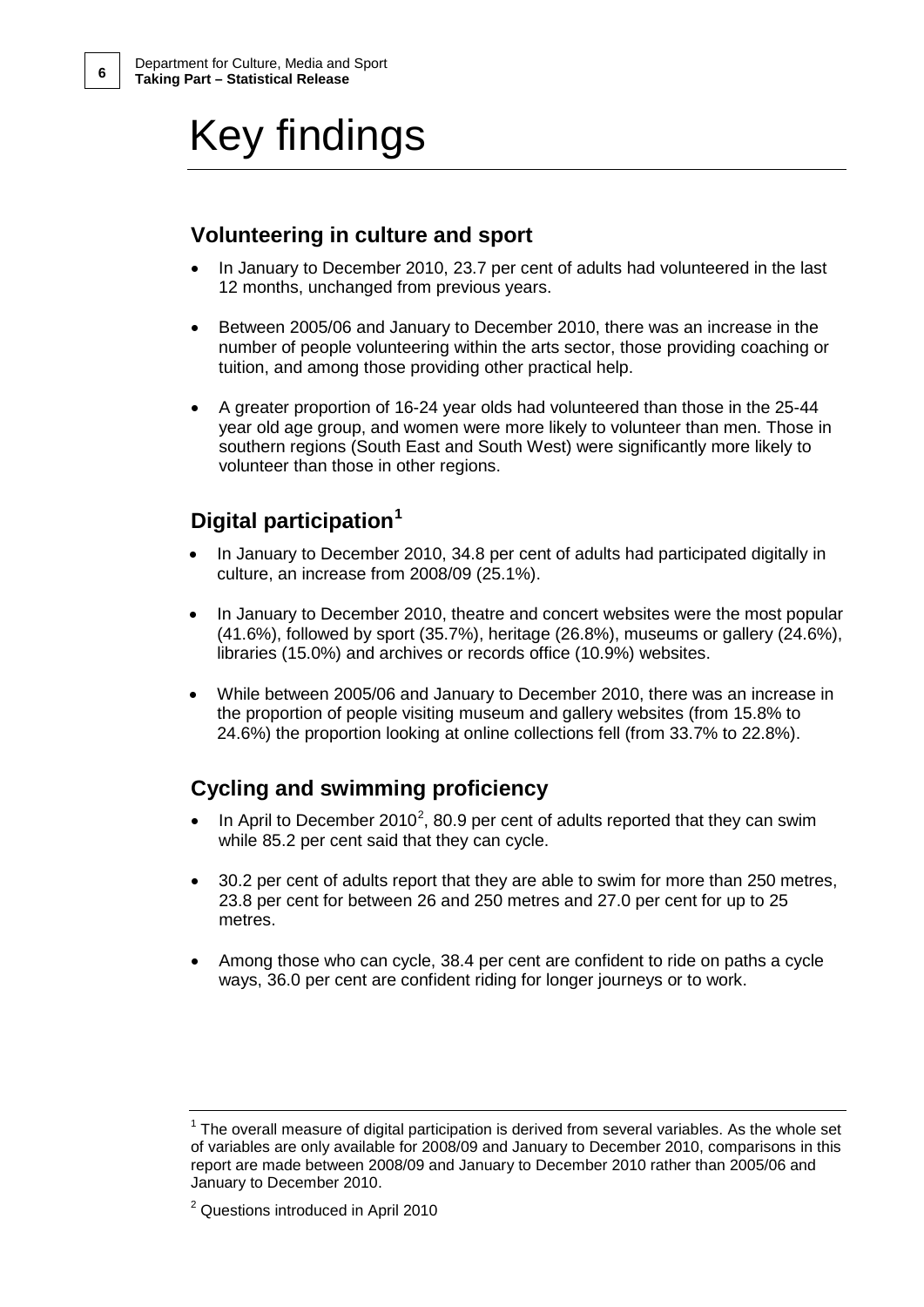# **Participation in culture**

- Between 2005/06 and January to December 2010, the proportion of people visiting a museum, gallery or archive in the last year increased (from 42.3% to 47.2%). Over the same period, the proportion of people visiting a public library declined (from 48.2% to 39.0%), while the proportion visiting heritage sites and engaging with the arts remained steady.
- Cultural participation tends to be higher among certain groups. In particular, participation rates are significantly higher among those in the upper socioeconomic groups and in the least deprived areas of England.

# **Participation in sport**

- In January to December 2010, over half (53.1%) of adults had done active sport in the last four weeks, unchanged since 2005/06 (53.7%).
- Over the same period, the proportion of adults doing three or more 30 minute sessions of moderate intensity sport increased from 23.3 per cent to 25.4 per cent.

# **Regional findings**

- While patterns of engagement with culture and sport vary widely by region, there are some regional trends. In the North East, for example, there have been increases in the proportion of people visiting museums, galleries or archives and heritage sites. Meanwhile, the proportion of people visiting libraries has remained steady. This has occurred alongside a widespread decline in library visits in the other regions.
- While the North East has the lowest sports participation rate across the English regions, people in the North East have the highest rate of swimming proficiency. Cycling proficiency rates are about the same as other regions.
- Meanwhile, compared with the other English regions the North East has the lowest volunteering and digital participation rates.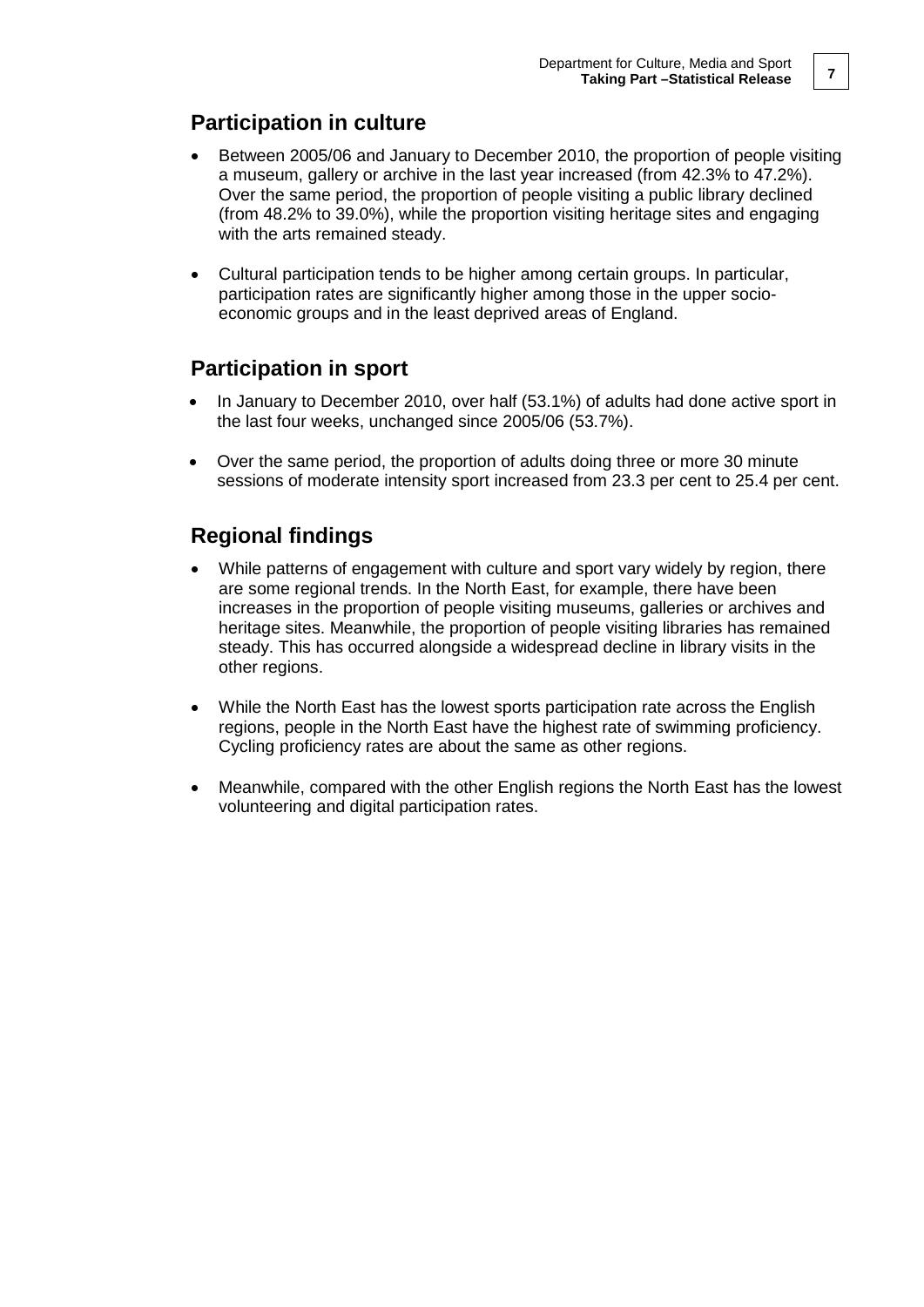# Chapter 1: Volunteering in culture and sport

## **Key findings**

- In April to December 2010, 23.7 per cent of adults had volunteered in the last 12 months, unchanged from previous years.
- Between 2005/06 and April to December 2010, there was an increase in the number of people volunteering within the arts sector, those providing coaching or tuition, and among those providing other practical help.
- A greater proportion of 16-24 year olds had volunteered than those in the 25-44 year old age group, and women were more likely to volunteer than men. Those in southern regions (South East and South West) were significantly more likely to volunteer than those in other regions.

#### **Overall volunteering**

Taking Part asks about whether respondents have done any volunteering work in the last 12 months and whether this relates to any of the DCMS sectors.

In April to December 2010, 23.7 per cent of adults had volunteered and, of these, 31.2 per cent had volunteered within DCMS sectors*.* The DCMS sector with the most volunteering was sport with 19.8 per cent of people having volunteered in this area. The next most common was the arts with 8.1 per cent of people having volunteered. Libraries and archives saw the lowest rates of volunteering with 0.7 per cent and 0.5 per cent respectively.

Between 2005/06 and April to December 2010, there was a statistically significant increase in the number of people volunteering within the arts sector, increasing from 6.3 per cent to 8.1 per cent (Figure 1.1).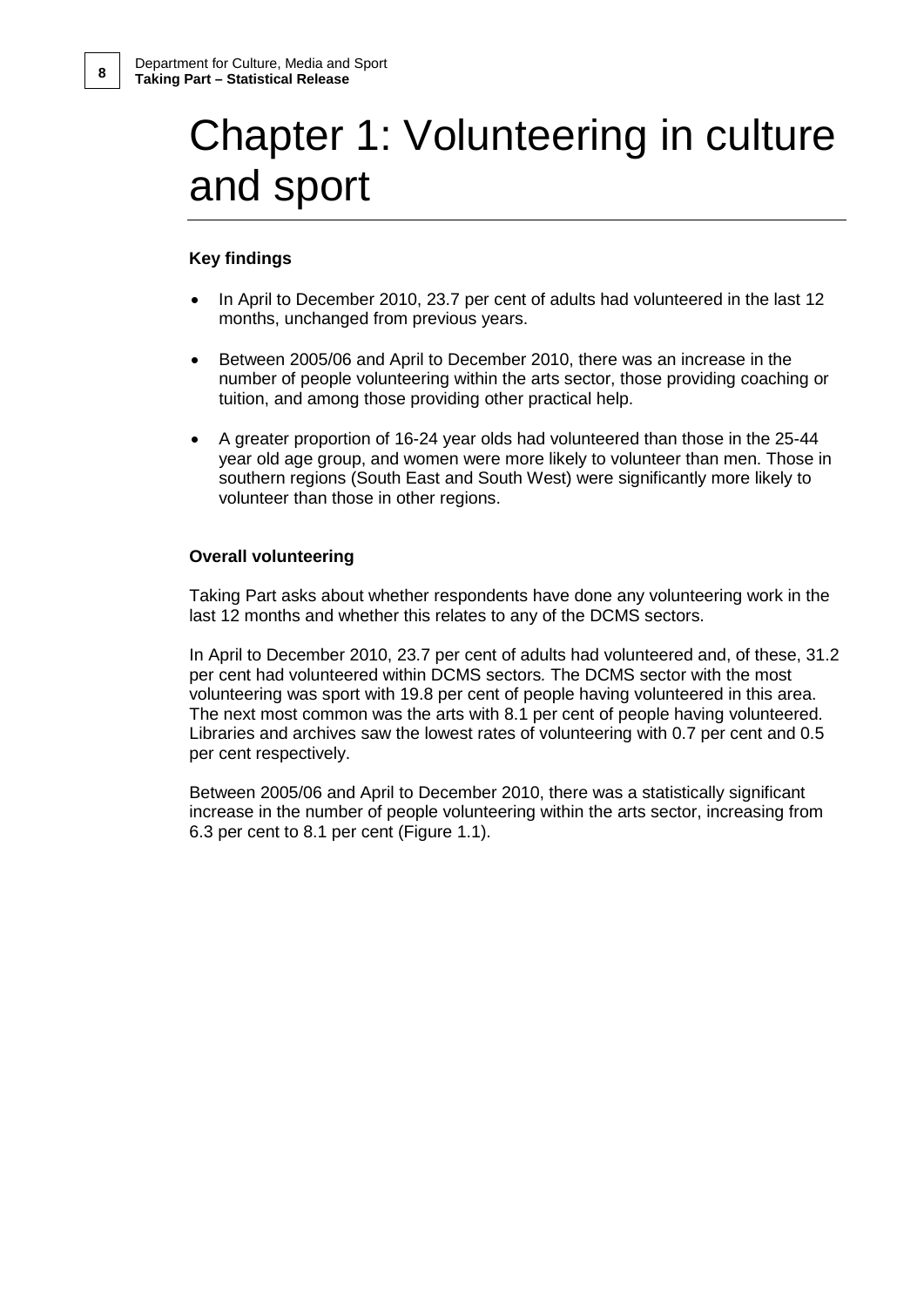



**Notes**

(1) Confidence intervals range between +/-0.2 and +/-2.0

(2) Questions on volunteering were not asked in the 2009/10 survey.

### **Types of volunteering**

Among all those who volunteer, the most common form of volunteering activity undertaken was raising or handling money/taking part in sponsored events (36.8% of volunteers had done this), followed by organising or helping to run an activity or event (35.2%) and 'other practical help' (34.2%)

### **Area level factors**

The extent to which people volunteer varies according to where people live, and the type of area they live in.

People who live in rural areas are significantly more likely than people in urban areas to have volunteered, 30.7 per cent compared to 21.8 per cent.

People in the least deprived areas (28.9%) were significantly more likely to have volunteered than people in the four most deprived areas (between 16.1% and 20.2%) (Figure 1.2).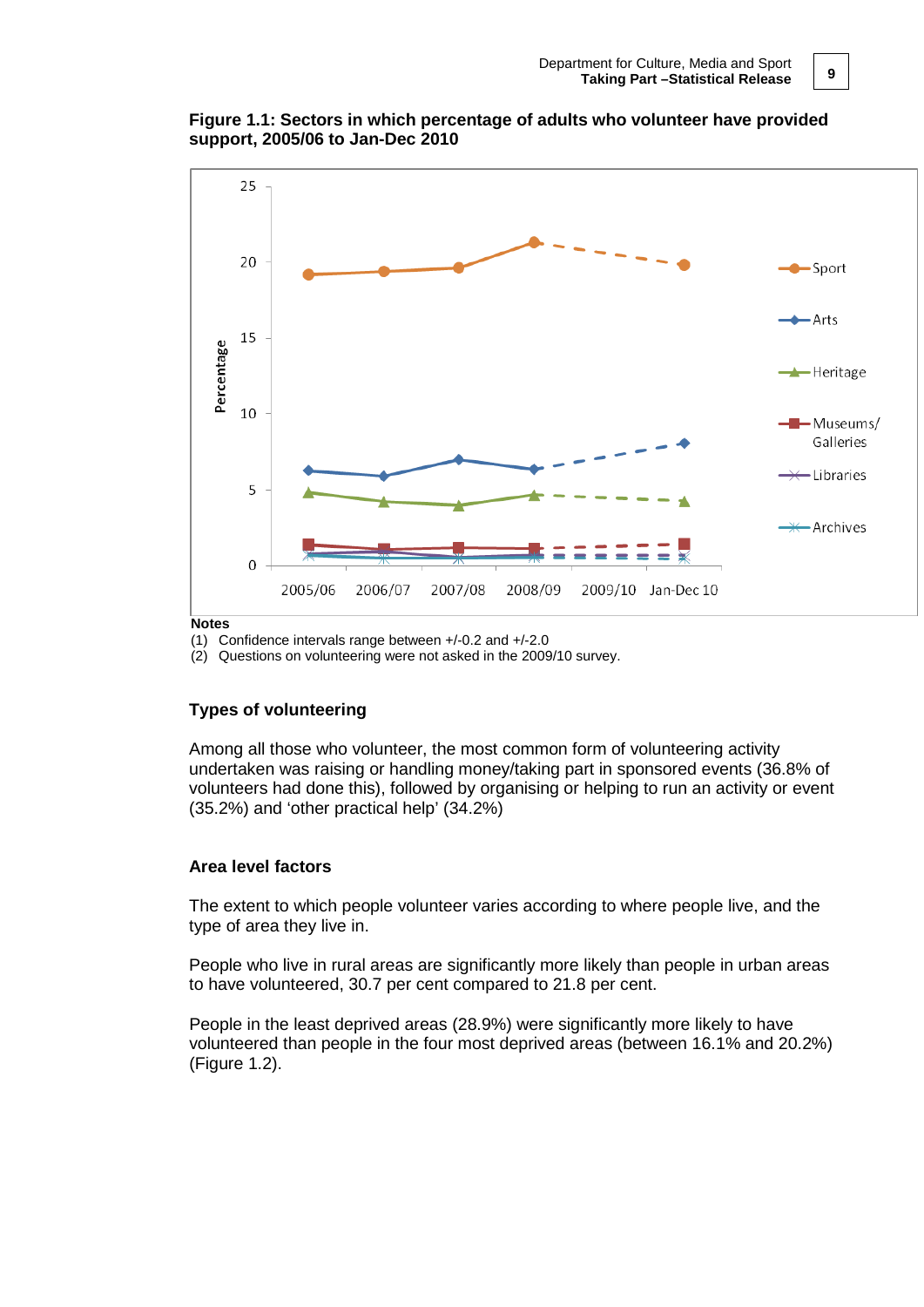



(1) Confidence intervals range between +/-2.6 and +/-3.2

There were no significant increases in the percentage of people volunteering across the Government Office Regions between 2005/06 and April to December 2010. Participation is highest in South West (28.8%) and lowest in North East (19.5%) and Yorkshire and Humberside (19.5%) (Figure 1.3).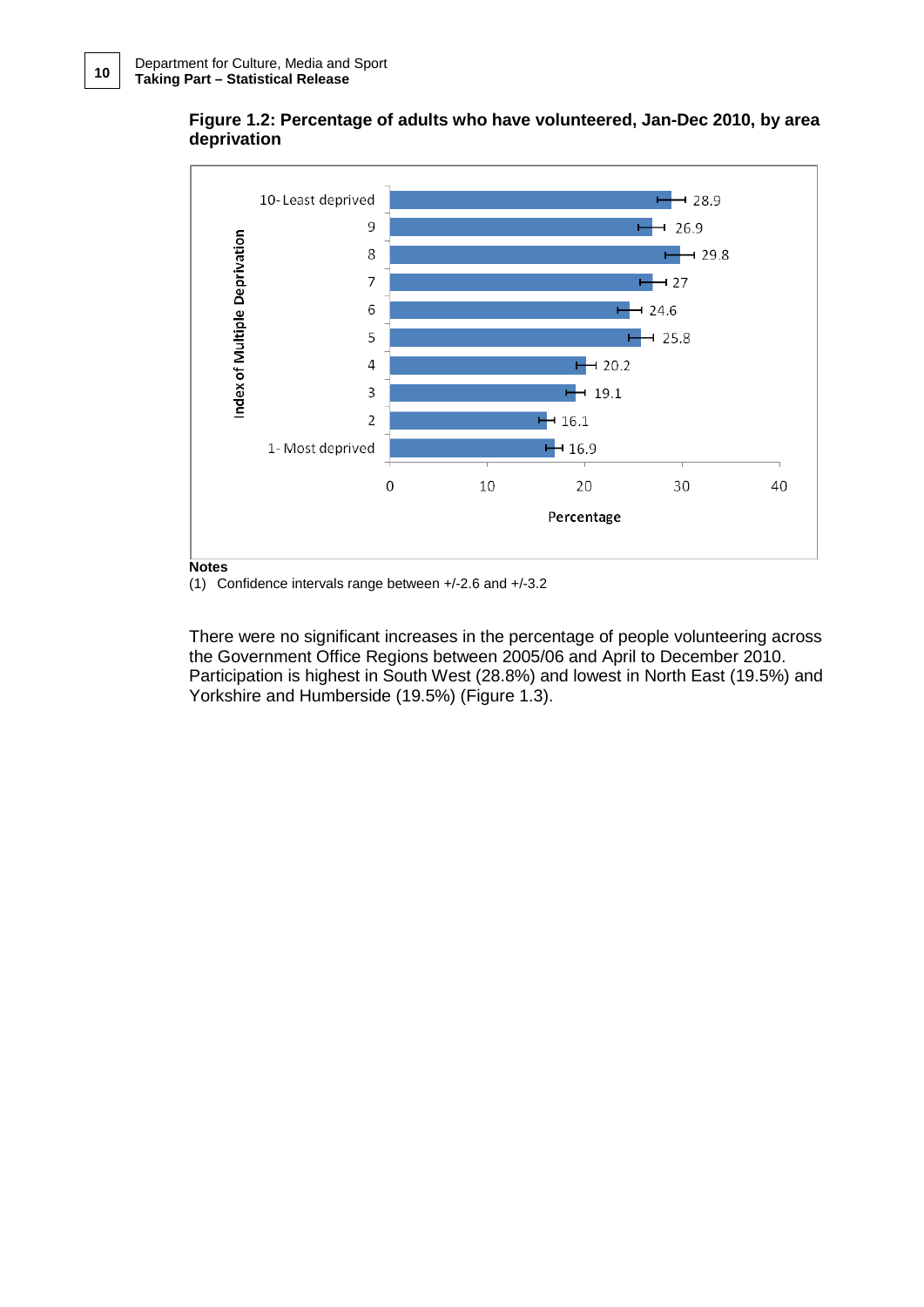

# **Figure 1.3: Percentage of adults who have volunteered in the last year, 2008/09 and Jan-Dec 2010, by region**

#### **Notes**

(1) Confidence intervals range between +/-2.5 and +/-4.0 for April to December 2010.

### **Socio-demographic factors**

In April to December 2010, those aged 16-24 were the most likely to take part in volunteering activities (27.8%) followed by those aged 65-74 (27.1%). Those aged 75+ were the least likely (18.3%) to have done this (Figure 1.4).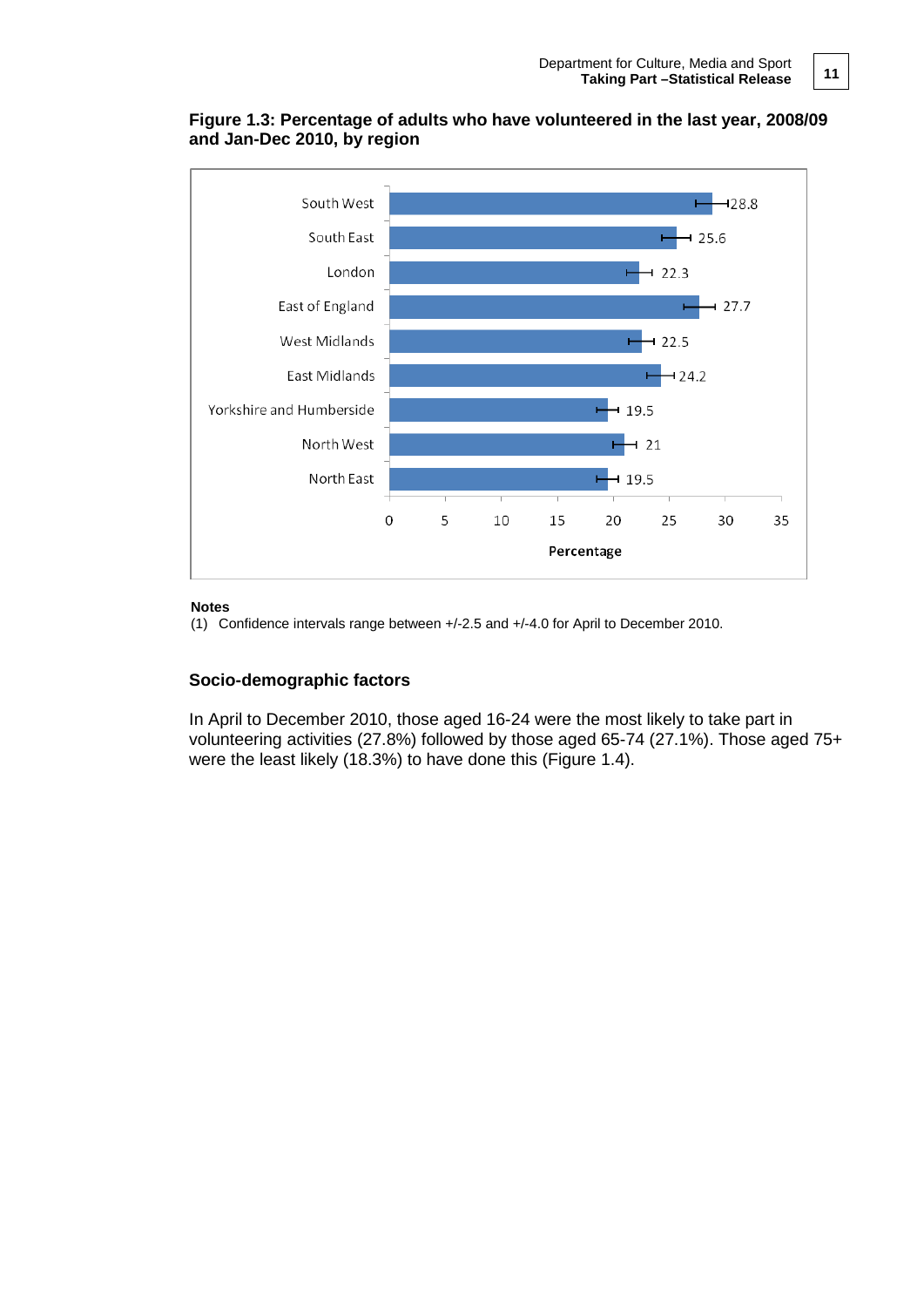**Figure 1.4: Percentage of adults who have volunteered in the last year, 2008/09 and Jan-Dec 2010, by age**



**Notes**

(1) Confidence intervals range between +/-1.6 and +/-3.8

Women were significantly more likely to have volunteered than men, 25.3 per cent having done so compared to 22.0 per cent of men.

People in higher socio-economic groups and those who own their own home (as opposed to being in the social and private rented sectors) were more likely to volunteer.

Further detail on this section can be found in the accompanying spreadsheets to this release available at: <http://www.culture.gov.uk/publications/7995.aspx>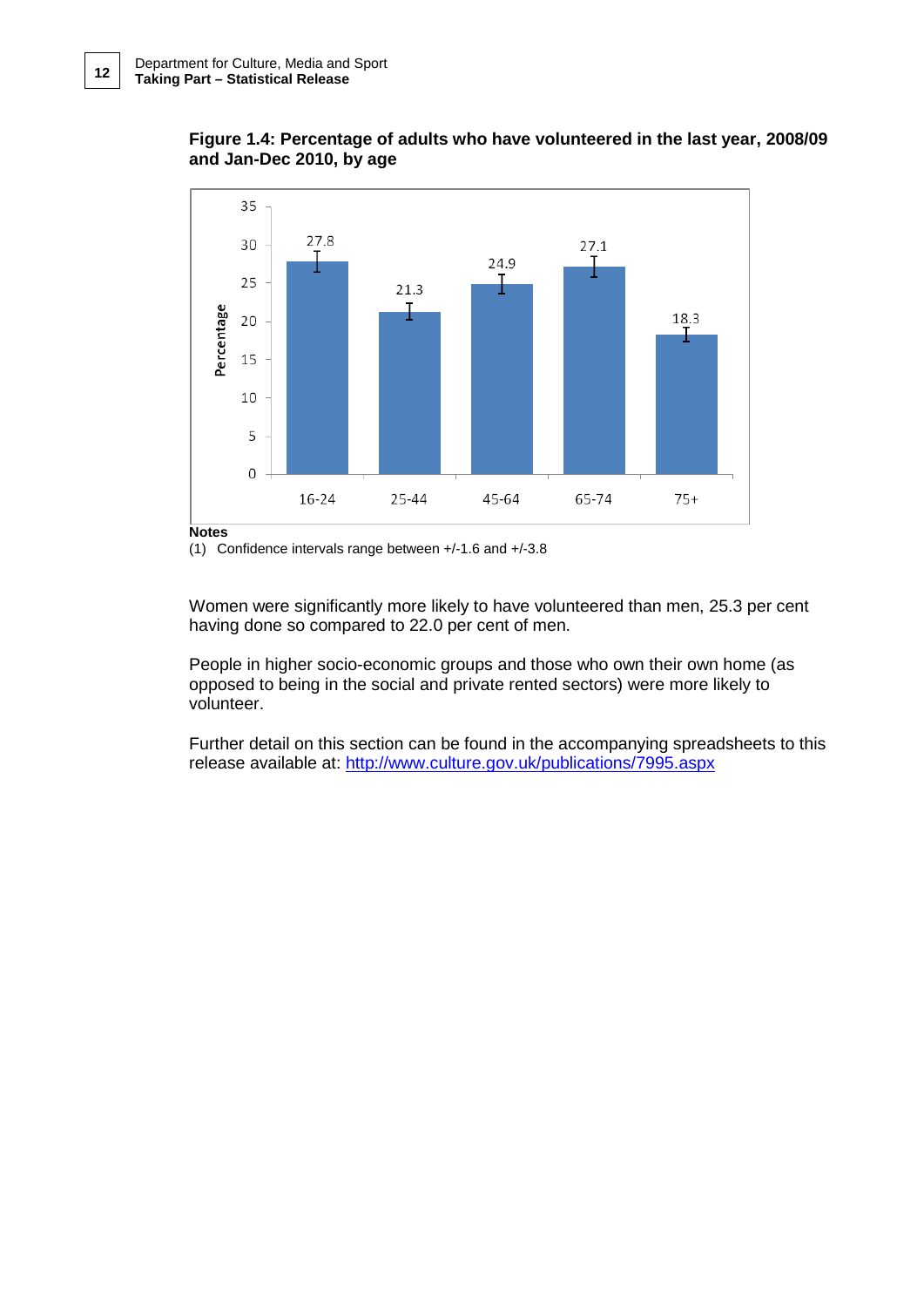# Chapter 2: Digital participation

## **Key findings**

- In January to December 2010, 34.8 per cent of adults had participated digitally in culture, an increase from 2008/09 (25.1%).
- In January to December 2010, theatre and concert websites were the most popular (41.6%), followed by sport (35.7%), heritage (26.8%), museums or gallery (24.6%), libraries (15.0%) and archives or records office (10.9%) websites.
- While between 2005/06 and January to December 2010, there was an increase in the proportion of people visiting museum and gallery websites (from 15.8% to 24.6%) the proportion looking at online collections fell (from 33.7% to 22.8%).

### **Overall digital participation**

In January to December 2010, 34.8 per cent of adults had participated digitally in culture, an increase from 2008/09  $(25.1\%)^3$  $(25.1\%)^3$ .

Digital participation is defined as visiting a museum or gallery, library, heritage, theatre or concert, archive or records office website for any purpose other than to buy tickets or for information on opening hours etc. This measure of digital participation captures activities such as viewing an online gallery collection, taking a virtual tour of a historic site or viewing an arts performance.

### **Area level factors**

While people who live in rural areas are just as likely as people in urban areas to have participated digitally (around a third), there are variations by region.

People in the least deprived areas (48.7%) have almost double the digital participation rate of people in the most deprived areas (24.5%) (Figure 2.1).

<span id="page-12-0"></span> $3$  The overall measure of digital participation is derived from several variables. As the whole set of variables are only available for 2008/09 and January to December 2010, comparisons in this report are made between 2008/09 and January to December 2010 rather than 2005/06 and January to December 2010.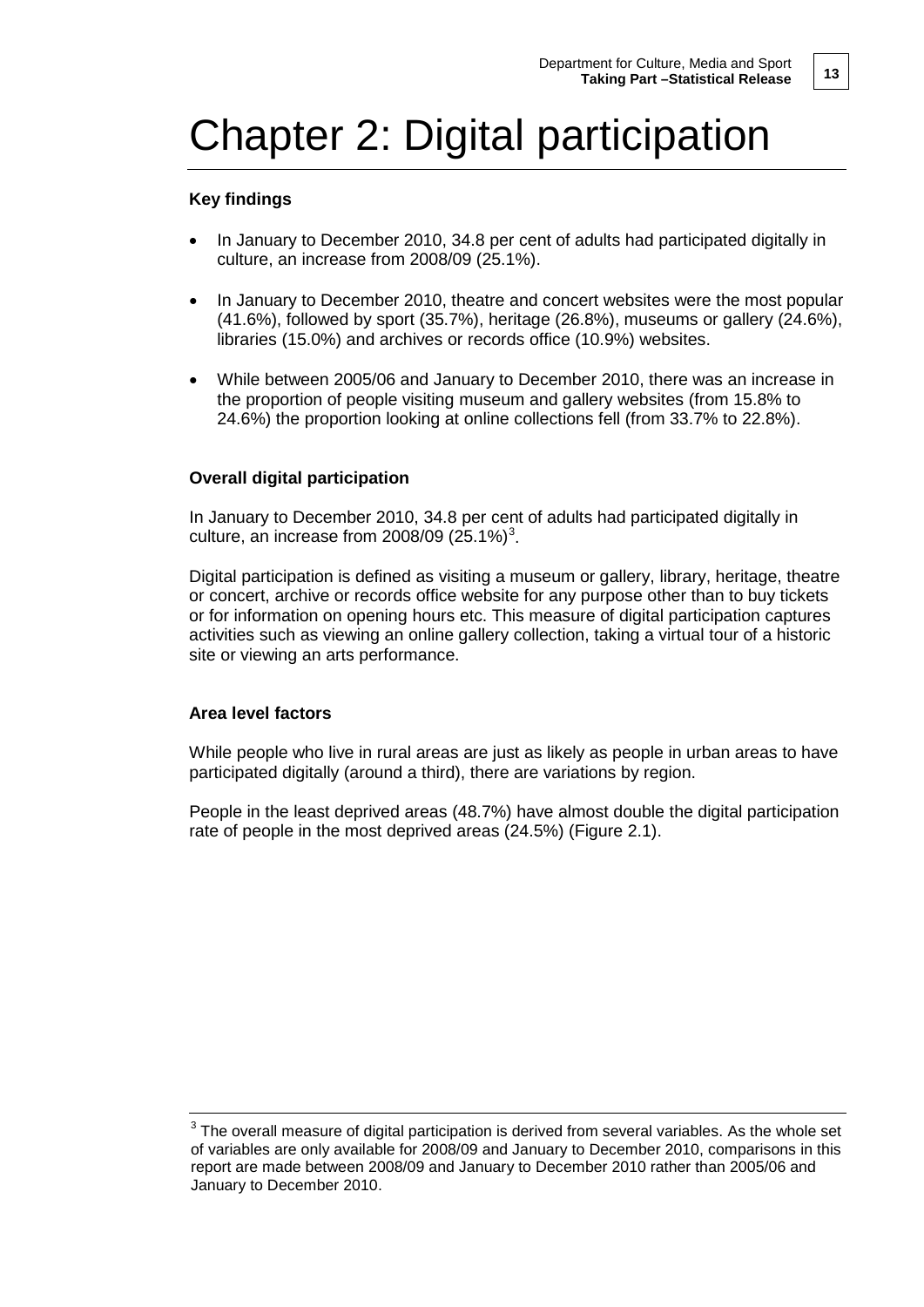



#### **Notes**

(1) Confidence intervals range between +/-3.0 and +/-3.7

People in the higher ACORN groups such as Wealthy Achievers (41.6%) and Urban Prosperity (43.2%) had higher digital participation rates than the Hard-pressed (23.7%).

Each of the Government Office Regions experienced significant increases in the percentage of people participating digitally between 2008/09 and January to December 2010. Participation is highest in South East (42.3%) and London (40.4%) and lowest in North East (27.0%) and Yorkshire and Humberside (27.1%) (Figure 2.2).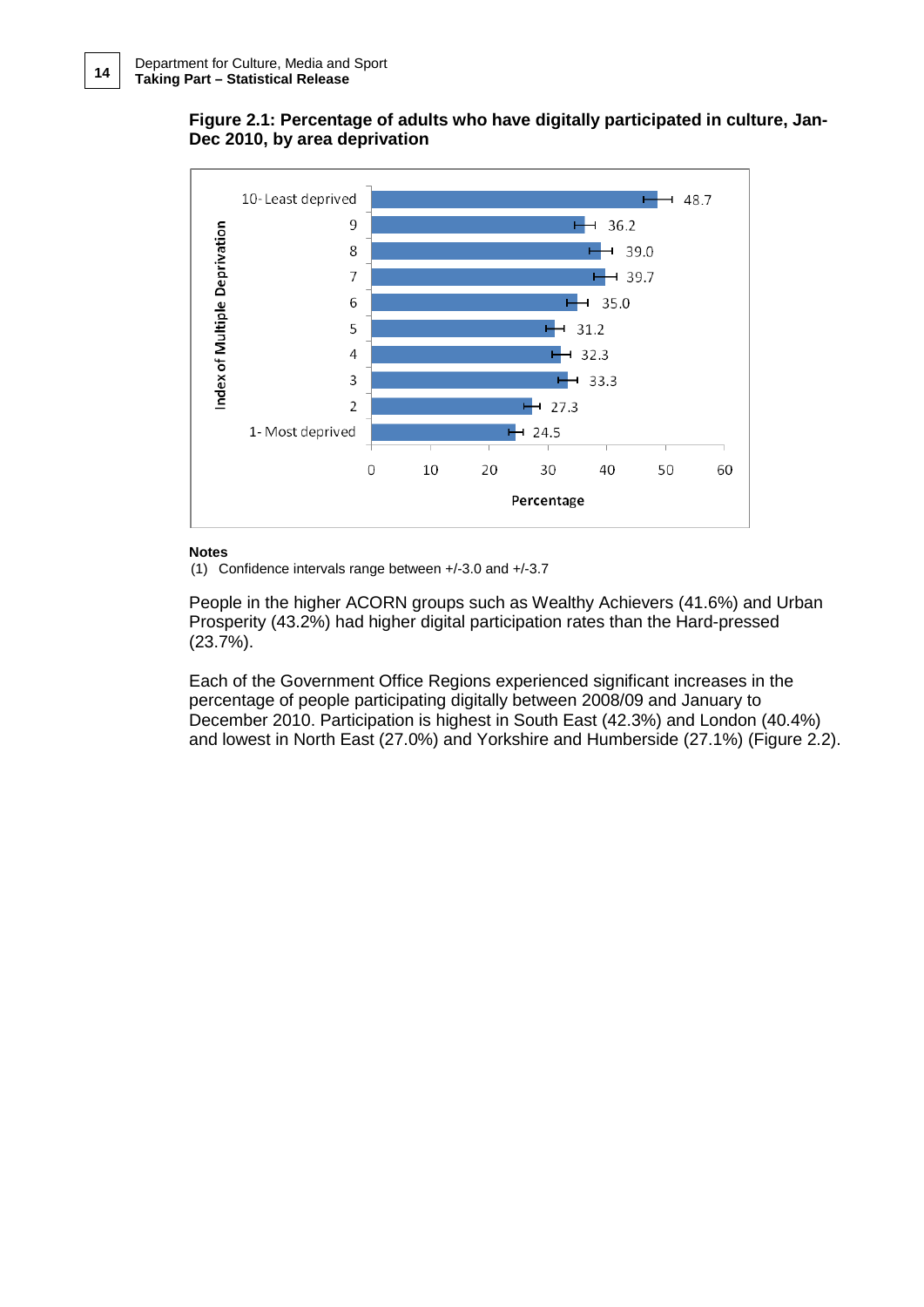

### **Figure 2.2: Percentage of adults who have digitally participated in culture in the last year, 2008/09 and Jan-Dec 2010, by region**

#### **Notes**

(1) Confidence intervals range between +/-2.3 and +/-4.5

### **Socio-demographic factors**

Between 2008/09 and January to December 2010, there were significant increases in the percentage of people participating digitally in all of the demographic groups.

In January to December 2010, those aged 25-44 had the highest digital participation rates (42.0%) and those aged 75+ the lowest (9.2%) (Figure 2.3).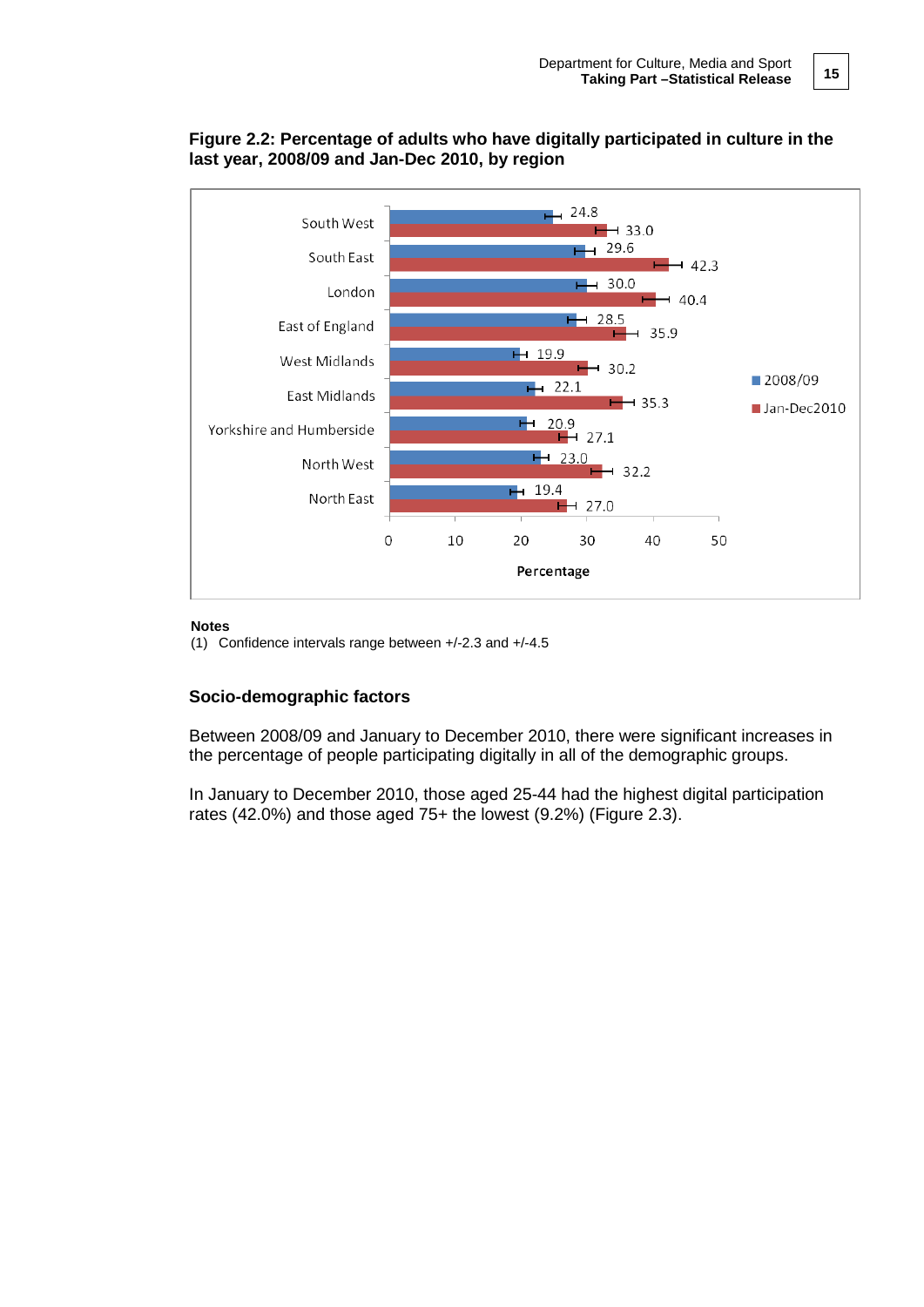



**Notes**

(1) Confidence intervals range between +/-1.6 and +/-4.1.

Men had similar digital participation rates to women. Around a third of men and a third of women participated digitally.

People in the upper socio-economic groups (43.6%) had over double the digital participation rate of those in lower socio-economic groups (20.3%).

A similar pattern is found for housing tenure. Those living in the private rented sector (41.2%) had double the digital participation rate of those in the social rented sector (19.1%) (Figure 2.4).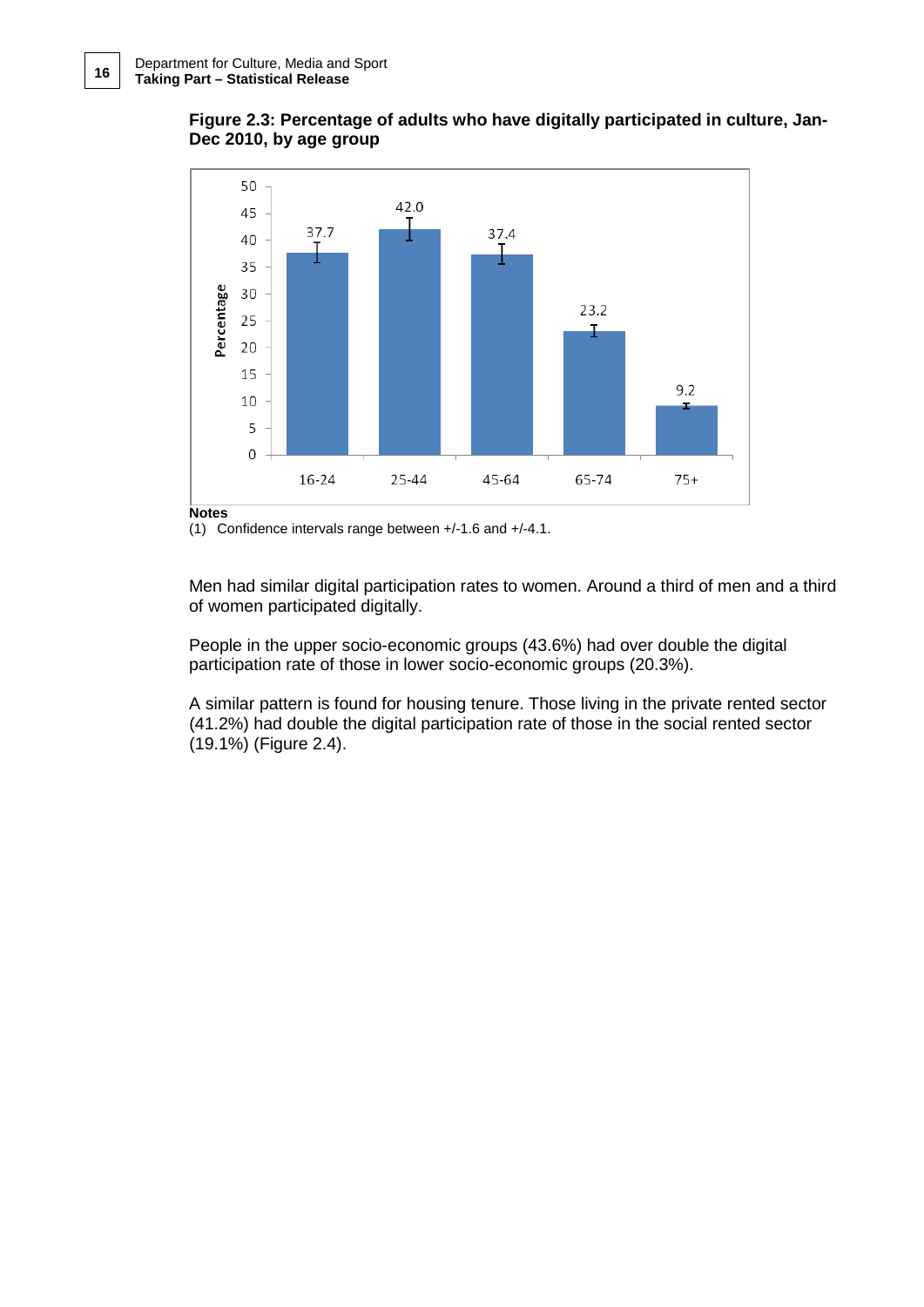## **Figure 2.4: Percentage of adults who have digitally participated in culture, 2008/09 and Jan-Dec 2010, by tenure**



#### **Notes**

(1) Confidence intervals range between +/-1.3 and +/-2.8

(2) The question on websites visited was not asked in the 2009/10 survey.

Those in employment (40.9%) and those without a long-standing illness or disability (38.3%) had significantly higher digital participation rates than those not in employment (26.0%) or those with a long-standing illness or disability (26.5%).

# **Type of website visited[4](#page-16-0)**

In January to December 2010, theatre and concert websites were the most popular (41.6%), followed by sport (35.7%), heritage (26.8%), museums or gallery (24.6%), libraries (15.0%) and archives or records office (10.9%) websites.

Without exception, between 2005/06 and January to December 2010, the proportion of people visiting culture and sport websites increased (Figure 2.5).

<span id="page-16-0"></span> $4$  Figures on visits to websites include visits for any purpose, for example, visits to find out about an exhibition or opening hours (i.e. the sort of activities that are excluded from the overall measure of digital participation). These questions have not changed since 2005/06.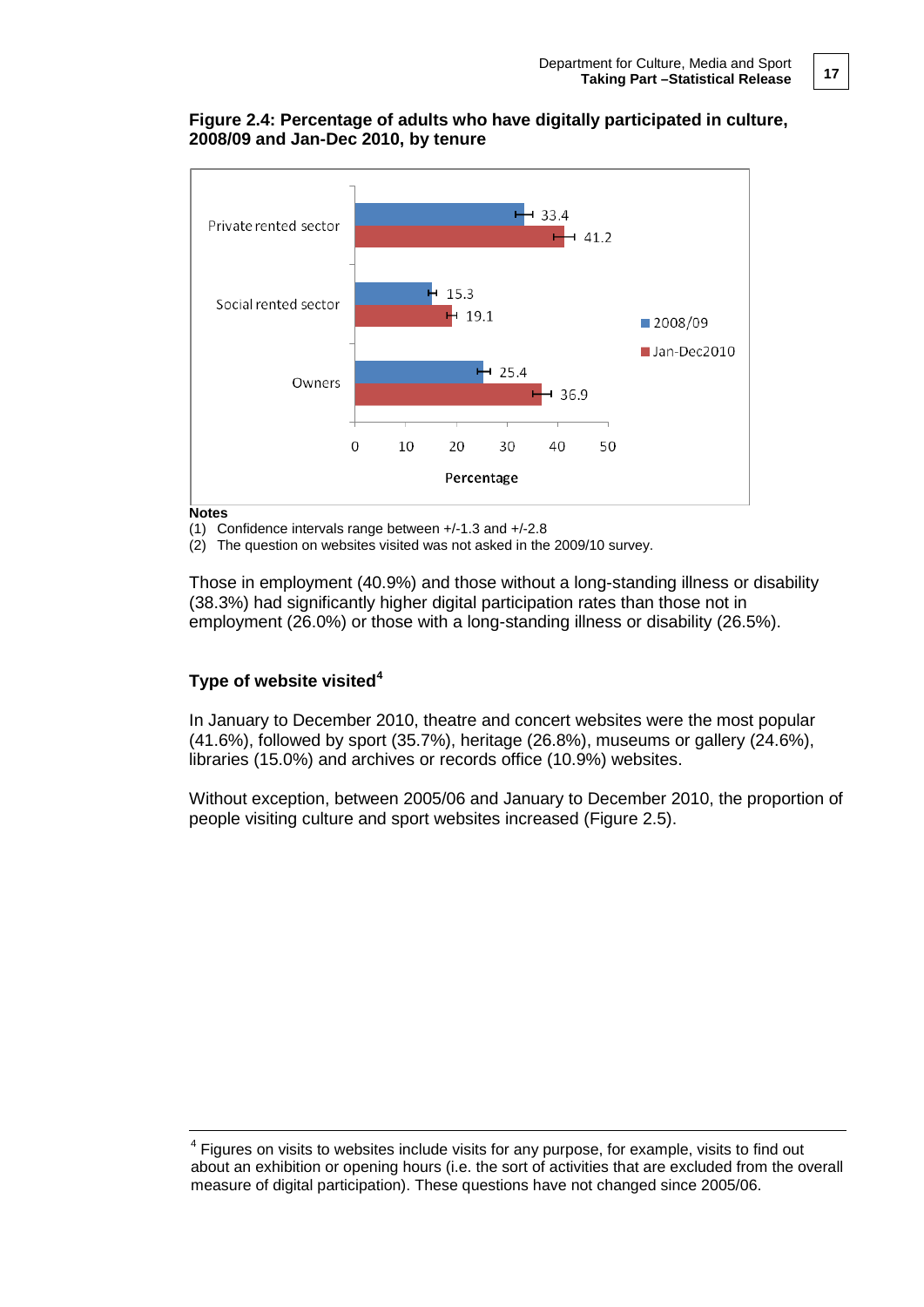



<sup>(1)</sup> Confidence intervals range between +/-0.7 and +/-1.1

(2) The question on websites visited was not asked in the 2009/10 survey.

The percentage of people visiting museum and gallery websites to find out about or order tickets for an exhibition or event increased from 47.9 per cent in 2005/06 to 54.1 per cent in January to December 2010, whereas the percentage looking at items from a collection dropped from 33.7 to 22.8 per cent during the same period.

The percentage of people taking a virtual tour of a historical site has remained fairly level during the same period.

Further detail on this section can be found in the accompanying spreadsheets to this release available at: <http://www.culture.gov.uk/publications/7995.aspx>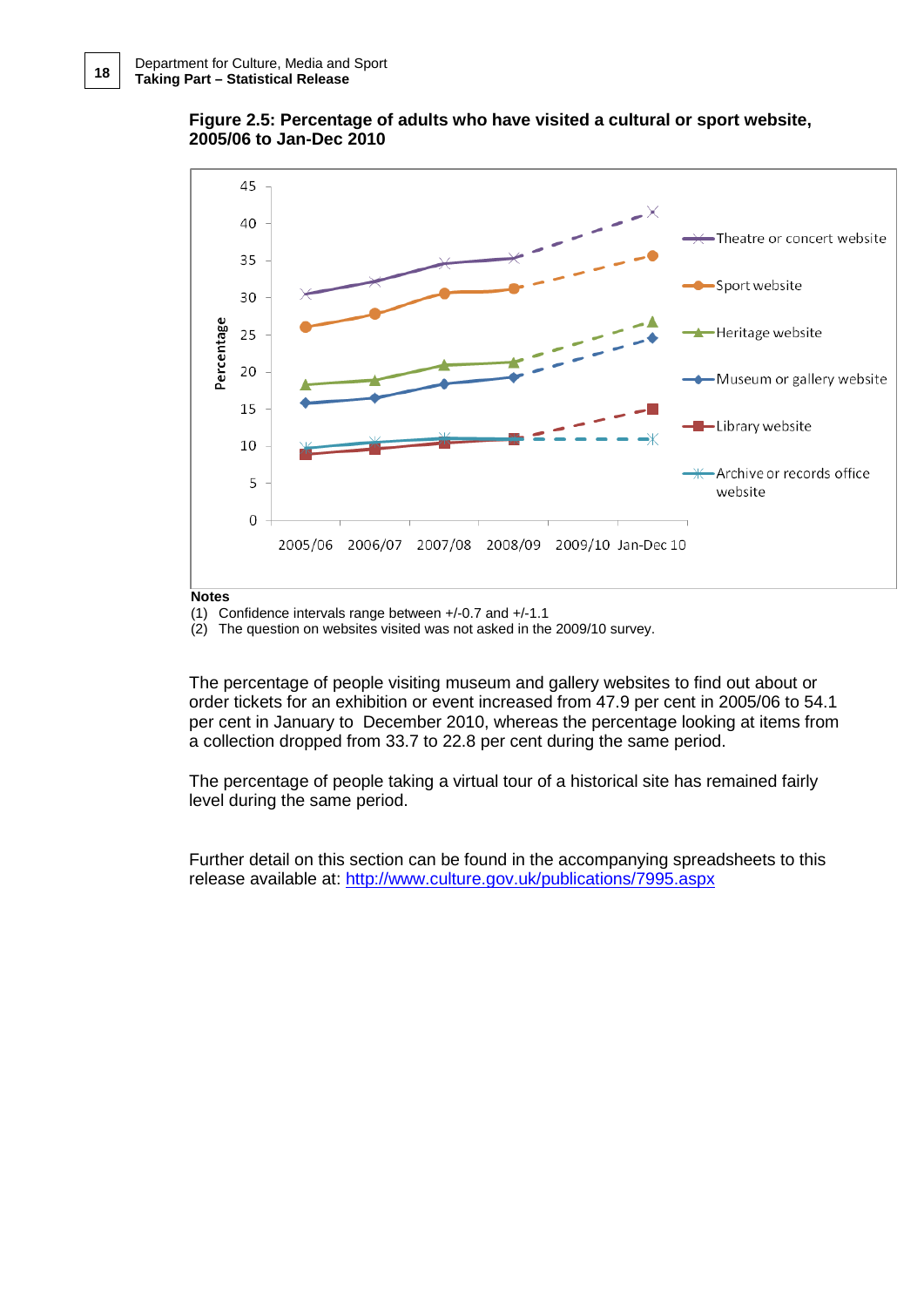# Chapter 3: Cycling and swimming proficiency

# **Key findings**

- In April to December 2010<sup>[5](#page-18-0)</sup>, 80.9 per cent of adults reported that they can swim while 85.2 per cent said that they can cycle.
- 30.2 per cent of adults report that they are able to swim for more than 250 metres, 23.8 per cent for between 26 and 250 metres and 27.0 per cent for up to 25 metres.
- Among those who can cycle, 38.4 per cent are confident to ride on paths a cycle ways, 36.0 per cent are confident riding for longer journeys or to work.

#### **Overview**

In April to December 2010, 80.9 per cent of adults reported that they can swim – 30.2 per cent for more than 250 metres, 23.8 per cent for between 26 and 250 metres and 27.0 per cent for up to 25 metres (Figure 3.1).



### **Figure 3.1: Adult swimming proficiency**

#### **Notes**

<span id="page-18-0"></span><sup>5</sup> Questions introduced in April 2010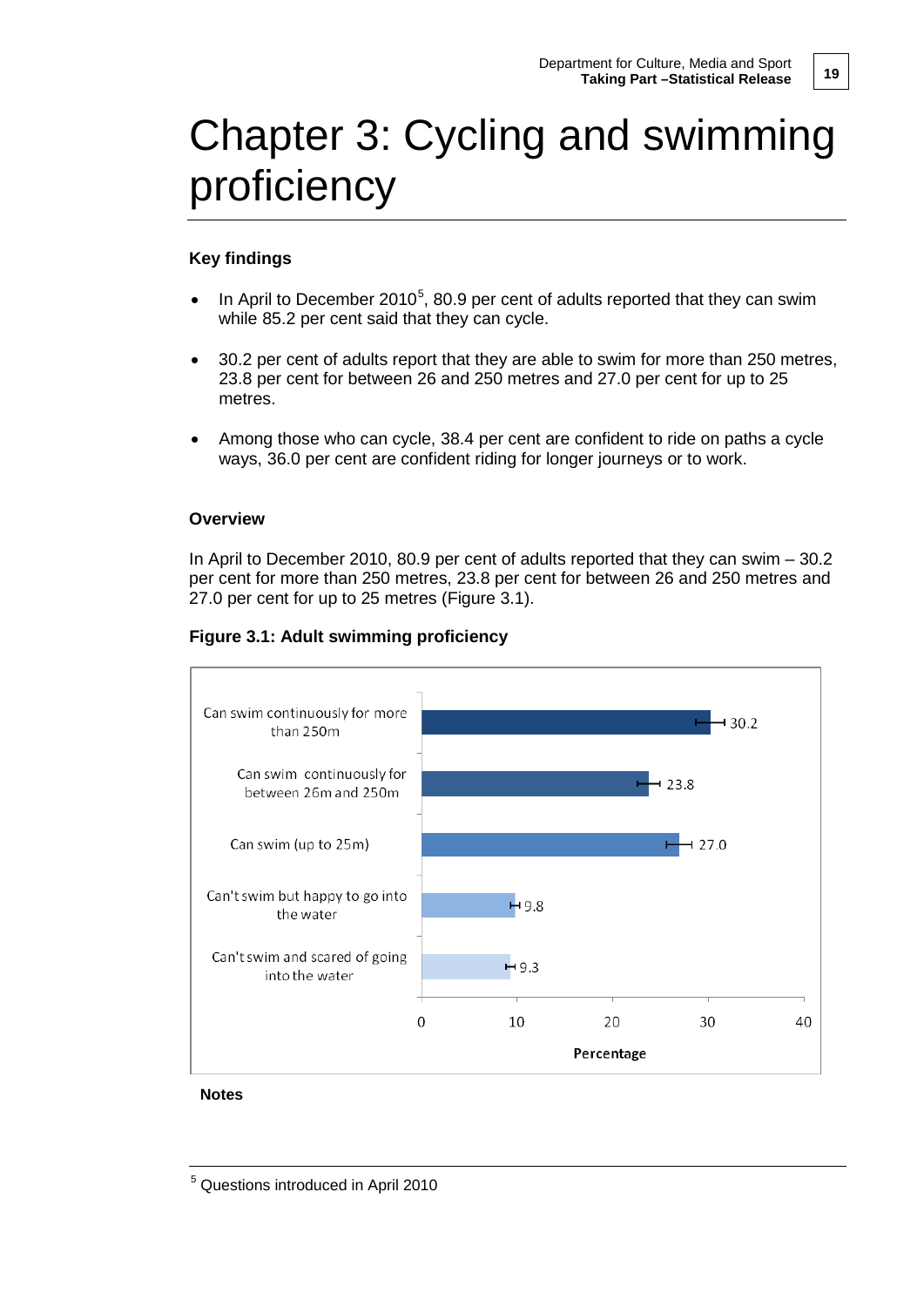(1) Confidence intervals range between +/- 0.7 and +/-1.0

Of those that can swim, far more adults are comfortable swimming in a pool (97.6%) than in the sea (49.3%) or in a lake (33.4%).

In April to December 2010, 85.2 per cent of adults said that they can cycle. Some 36.0 per cent said that they were confident on long journeys while 30.2 per cent were confident riding in their local area (Figure 3.2).

#### **Figure 3.2: Adult cycling proficiency**



#### **Notes**

- (1) Confidence intervals range between +/- 0.8 and +/-1.1
- (2) Figure excludes those respondents (0.4%) who can cycle, but don't know their level of proficiency.

Among those who can cycle, 38.4 per cent are confident to ride on paths a cycle ways, 36.0 per cent are confident riding for longer journeys or to work

#### **Area level factors**

The least deprived (85.1%) and those in the wealthy achievers group (85.6%) have the highest proportions of adults who can swim. This was also true for those who can cycle, with 89.7 per cent in the least deprived groups and 89.3 per cent of wealthy achievers reporting that they can cycle.

Those who live in rural areas have a significantly higher proportion of adults who can swim and cycle – 83.3 per cent of those living in a rural area can swim, compared with 80.3 percent in urban areas. Meanwhile, 88 per cent of adults who live in a rural area can cycle, compared to 84.4 per cent in an urban area.

Table 3.1 shows that the North East has significantly higher proportion of adults who can swim compared to the West Midlands and London. It also shows that the East of England has significantly higher proportion that can cycle compared to London, the North West, Yorkshire and Humberside, the West Midlands and the South West.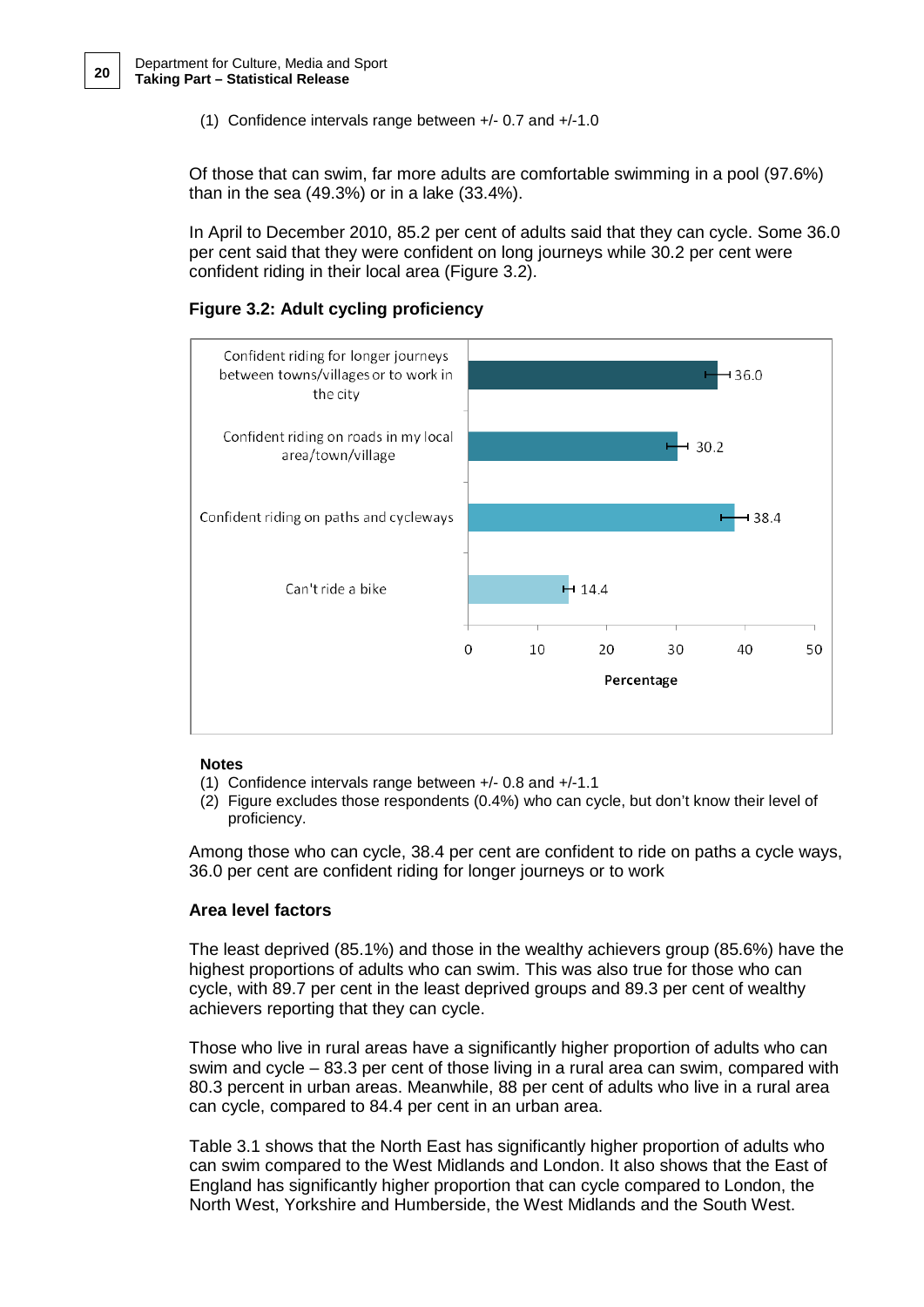|                          | April 2010-Dec 2010 (1) |               |                |               |
|--------------------------|-------------------------|---------------|----------------|---------------|
|                          | Swimming                |               | <b>Cycling</b> |               |
|                          | %                       | $Range (+/-)$ | %              | $Range (+/-)$ |
| North East               | 83.6                    | 3.8           | 85.8           | 3.6           |
| North West               | 80.7                    | 2.4           | 84.5           | 2.2           |
| Yorkshire and Humberside | 80.5                    | 2.9           | 84.5           | 2.7           |
| East Midlands            | 83.3                    | 2.7           | 87.0           | 2.5           |
| West Midlands            | 78.3                    | 3.0           | 82.1           | 2.8           |
| East of England          | 80.9                    | 2.6           | 89.0           | 2.0           |
| London                   | 78.5                    | 2.4           | 82.0           | 2.3           |
| South East               | 82.6                    | 2.2           | 87.2           | 1.9           |
| South West               | 81.9                    | 2.6           | 85.2           | 2.4           |

# **Table 3.1: Proportion of adults who can swim or cycle in each region**

#### **Notes**

(1) Bold indicates highest percentage and that there is a significant difference compared to lowest percentage.

#### **Socio-demographic factors**

A higher proportion of those in the younger age groups can swim or cycle than those in the older age groups (Figure 3.3).



#### **Figure 3.3: Proportion of adults who can swim or cycle across the age groups**

#### **Notes**

(1) Confidence intervals range between +/- 1.0 and +/-2.9

A higher proportion of men (85.0%) than women (77.0%) can swim. This is also true for cycling; 92.4 per cent of men can ride a bicycle compared to only 78.2 per cent of women.

Adults who are working, in the upper socio-economic group and privately rent have higher proportions that can swim or ride a bike compared with those who are not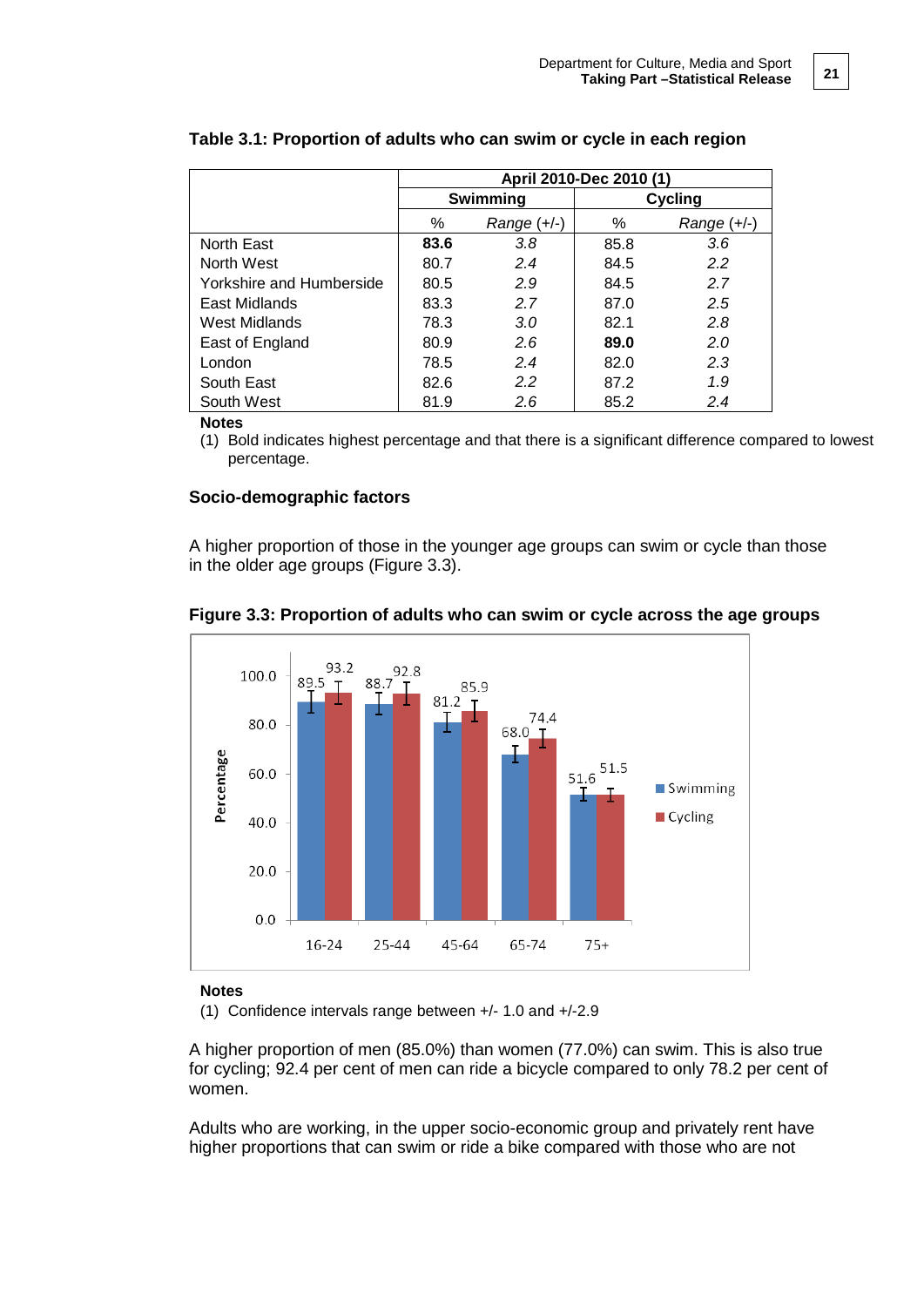working, are in the lower socio-economic group or live in the socially rented sector (Figure 3.4).



### **Figure 3.4: Proportion of adults who can swim or cycle across certain demographic groups**

#### **Notes**

(1) Confidence intervals range between +/- 1.0 and +/-2.4

More White adults can swim (83.0%) or cycle (86.4%) than Black or minority ethnic adults (64.1% and 75.3%).

Among those with a long-standing illness or disability, 70.2 per cent of adults can swim and 70.4 per cent can cycle, compared to 85.3 per cent and 91.0 per cent respectively of those without a long-standing illness or disability.

Further detail on this section can be found in the accompanying spreadsheets to this release available at: <http://www.culture.gov.uk/publications/7995.aspx>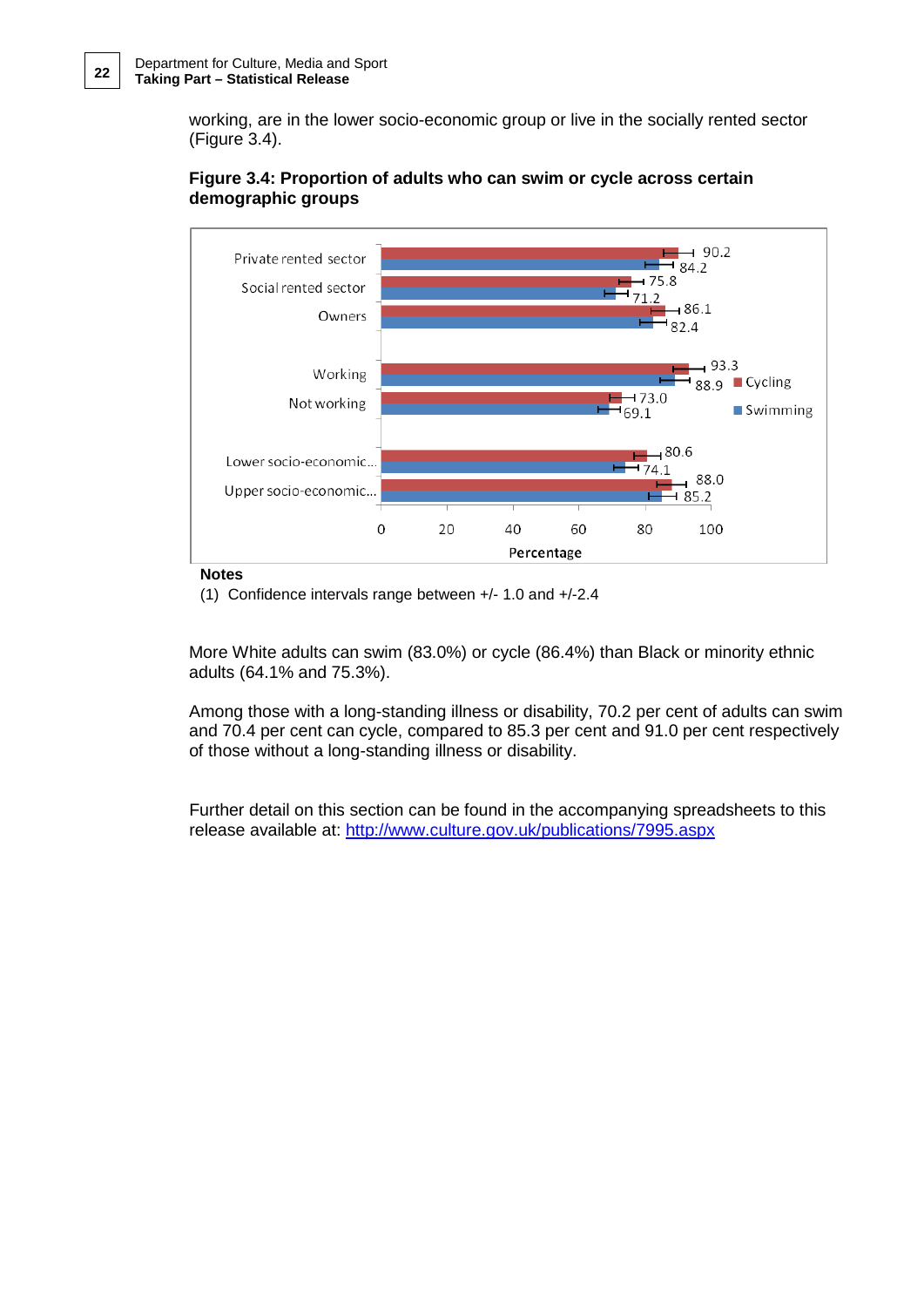# Chapter 4: Participation in culture

## **Key findings**

- Between 2005/06 and January to December 2010, the proportion of people visiting a museum, gallery or archive in the last year increased (from 42.3% to 47.2%). Over the same period, the proportion of people visiting a public library declined (from 48.2% to 39.0%), while the proportion visiting heritage sites and engaging with the arts remained steady.
- Cultural participation tends to be higher among certain groups. In particular, participation rates are significantly higher among those in the upper socioeconomic groups and in the least deprived areas of England.

### **Overall participation in culture**

In January to December 2010, 47.2 per cent of adults had visited a museum, gallery or archive in the last year, an increase from 2008/09 (44.5%) and a continuation of the steady upward trend since 2006/07 (41.5%).

Meanwhile, 39.0 per cent of adults had visited a public library in the last year, a decrease from 2005/06 (48.2%) and a continuation of the steady downward trend in library visits.

In January to December 2010, 69.9 per cent of adults had visited a heritage site in the last year, unchanged from 2005/06 (69.9%) while 75.5 per cent of adults had engaged with the arts<sup>[6](#page-22-0)</sup> at least once in the last year, unchanged from 2005/06 (76.3%) (Figure 4.1).

<span id="page-22-0"></span> $6$  'Arts engagement' refers to activities covering both participating in, and attending, an arts event. A full listing of these activities and events can be found in the annex to this report.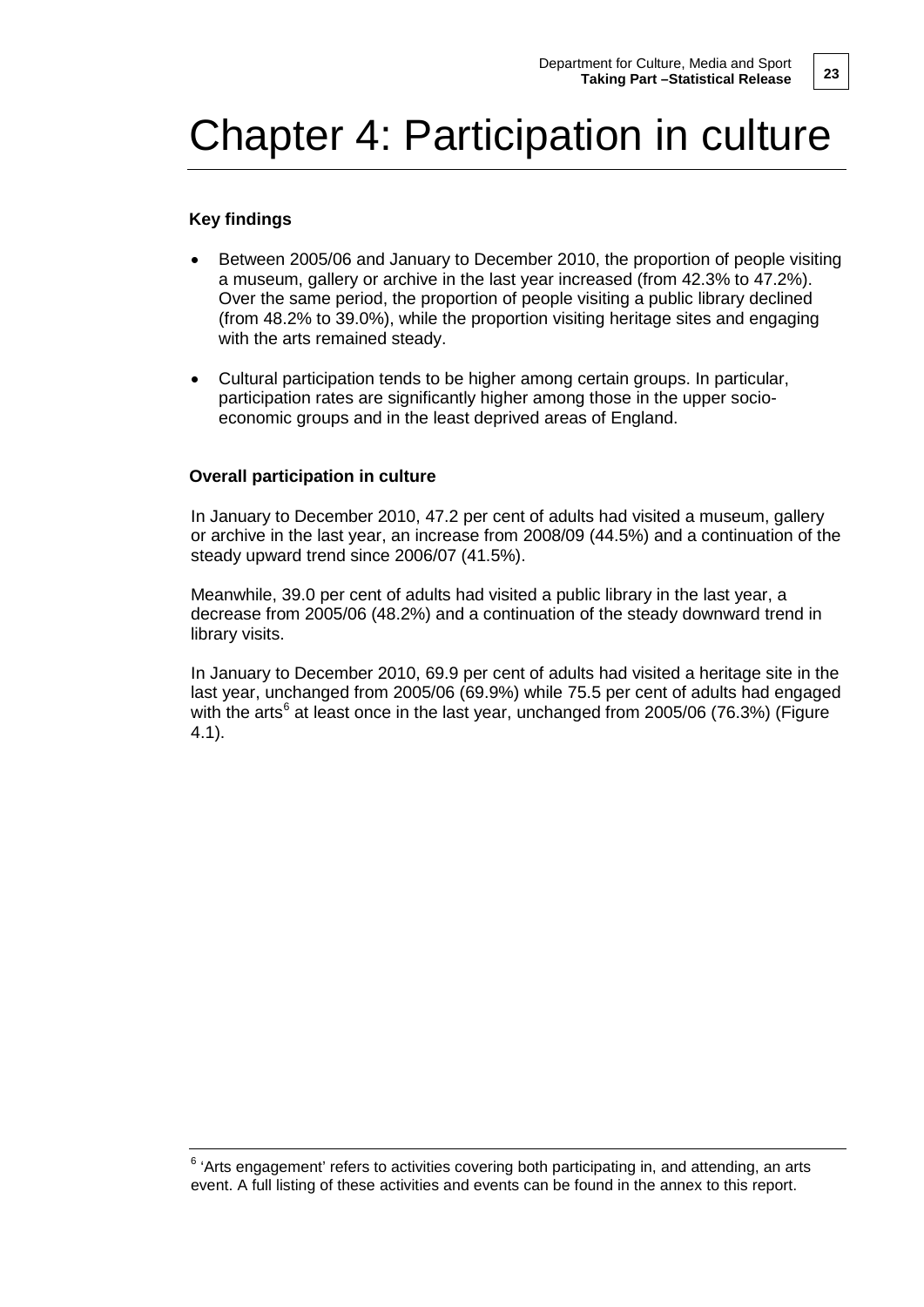**Figure 4.1: Proportion who have visited a museum, gallery or archive, a public library, a heritage site or engaged with the arts in the last year, 2005/06 to Jan-Dec 2010**



(1) Confidence intervals range between +/-0.7 and +/-2.4.

### **Museums, galleries and archives**

While people who live in rural areas are just as likely as people in urban areas to have visited a museum, gallery or archive in the last year, there are variations by region. In January to December 2010, people in London (53.6%) and the North East (53.3%) had the highest levels of participation, while those in the East Midlands (39.9%) and the West Midlands (41.7%) had the lowest levels of participation. Since 2005/06, the proportion of people visiting museums, galleries and archives increased in the North East (from 42.0% to 53.3%), the North West (40.4% to 48.0%), Yorkshire and the Humber (38.8% to 45.3%), the West Midlands (35.3% to 41.7%), and the South East (43.8% to 50.7%) (Figure 4.2).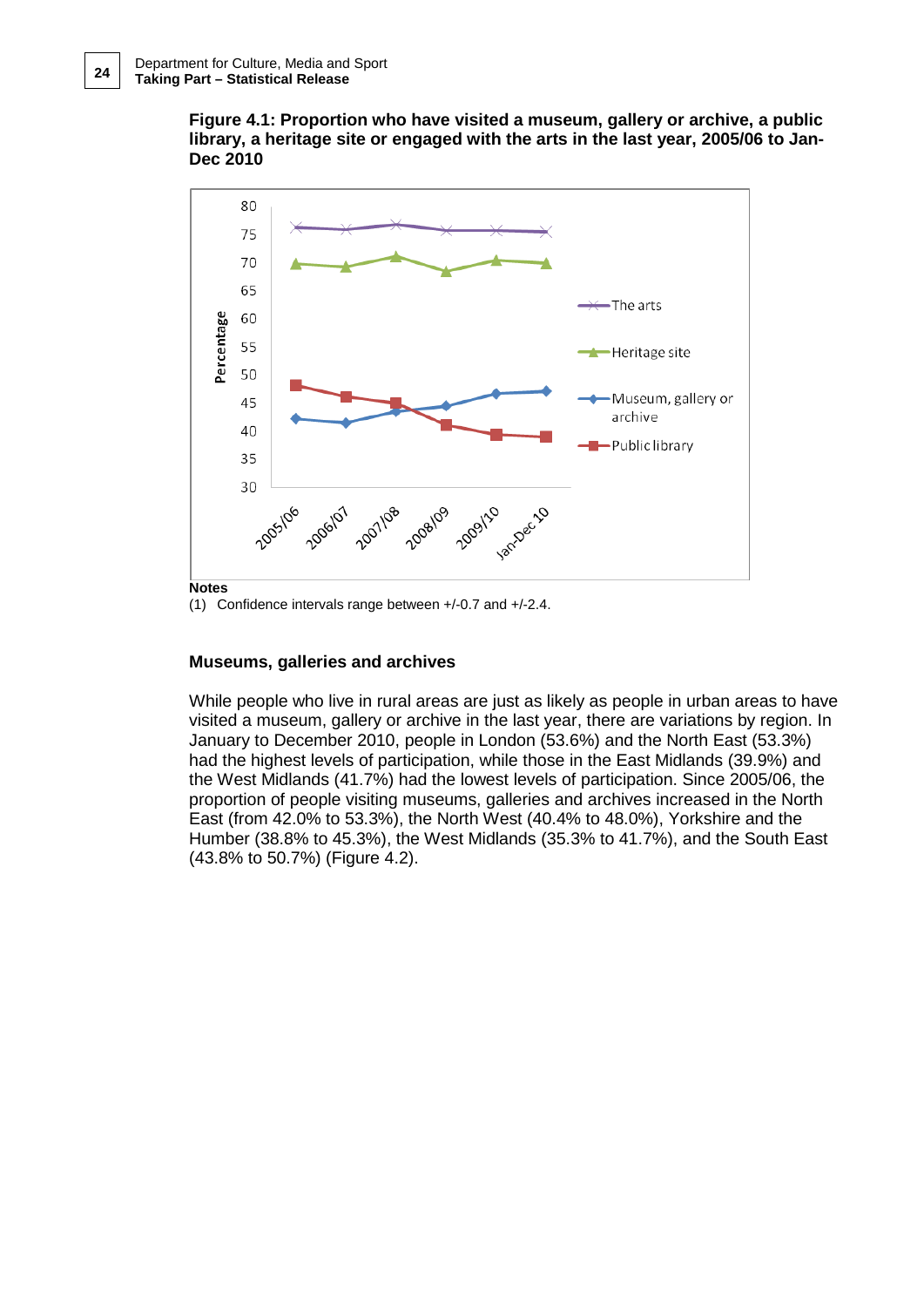

**Figure 4.2: Proportion who have visited a museum, gallery or archive in the last year, 2005/06 to Jan-Dec 2010, by region**

#### **Notes**

- (1) Percentages shown on map are for January to December 2010.
- (2) Confidence intervals range between +/-2.7 and +/-4.5.

The extent to which people visit museums, galleries and archives varies by age, with younger (16-24 years) and older (75+ years) adults generally less likely to have visited a museum, gallery or archive in the last year than those aged 25-74 years. While people in the upper socio-economic groups (57.0%) were considerably more likely than those in the lower socio-economic groups (34.0%) to have visited in the last year, both groups are now more likely to have visited a museum, gallery or archive than in 2005/06.

Further detail on this section can be found in the accompanying spreadsheets to this release available at: <http://www.culture.gov.uk/publications/7995.aspx>

#### **Libraries**

In January to December 2010, people who lived in the least deprived areas of England were more likely than those in the most deprived areas to have visited a library in the past 12 months (43.3% compared with 38.8%). However, the difference is not as stark as it is for the other cultural sectors.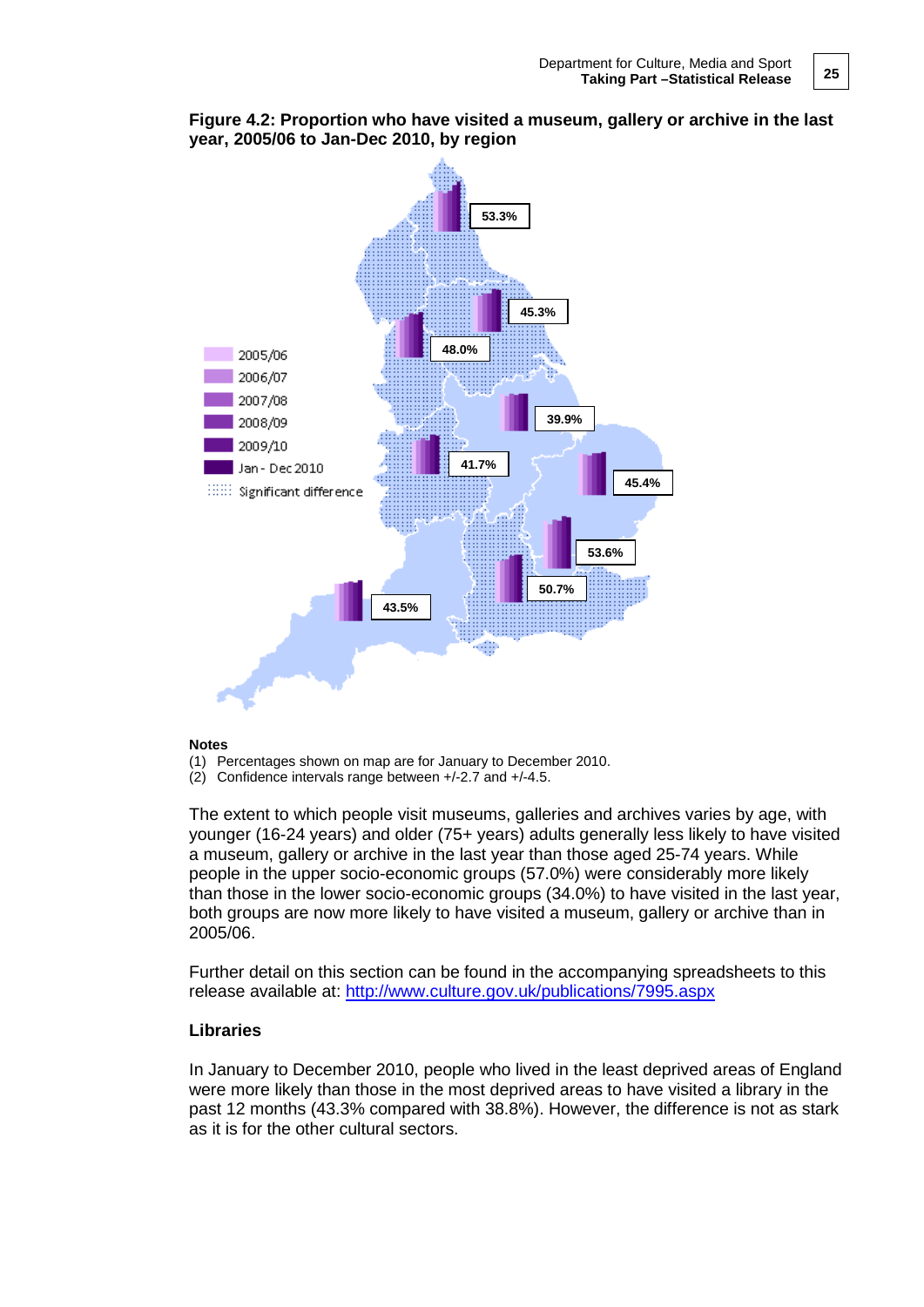People in rural areas (36.2%) are less likely than people in urban areas (39.7%) to have visited a library in the last 12 months, although participation levels in both areas have declined since 2005/06.

Between 2005/06 and 2009/10, the proportion of people visiting a public library declined in all regions except the North East where rates have remained stable.

The decline in library visits has been consistent across all socio-demographic groups.

Further detail on this section can be found in the accompanying spreadsheets to this release available at: <http://www.culture.gov.uk/publications/7995.aspx>

#### **Heritage**

The extent to which people visit heritage sites varies with where they live, and the type of area they live in. In particular, people who live in rural areas (78.2%) are more likely than people in urban areas (67.7%) to have visited a heritage site in the last year. The proportion visiting a heritage site is lowest in London (62.3%) and highest in the South East (77.9%).

With the exception of the North East, where the proportion of people visiting a heritage site in the last year increased from 69.1 per cent in 2005/06 to 74.5 per cent in January to December 2010, the proportion visiting a heritage site has remained steady across the regions.

In January to December 2010, people aged 75+ were the least likely to have visited a heritage site. However, since 2005/06 the proportion of people in this age group visiting heritage sites increased from 52.2 per cent to 58.1 per cent (Figure 4.3).



**Figure 4.3: Proportion who have visited a heritage site in the last year, 2005/06 to Jan-Dec 2010, by age**

**Notes**

(1) Confidence intervals range between +/-0.7 and +/-2.4.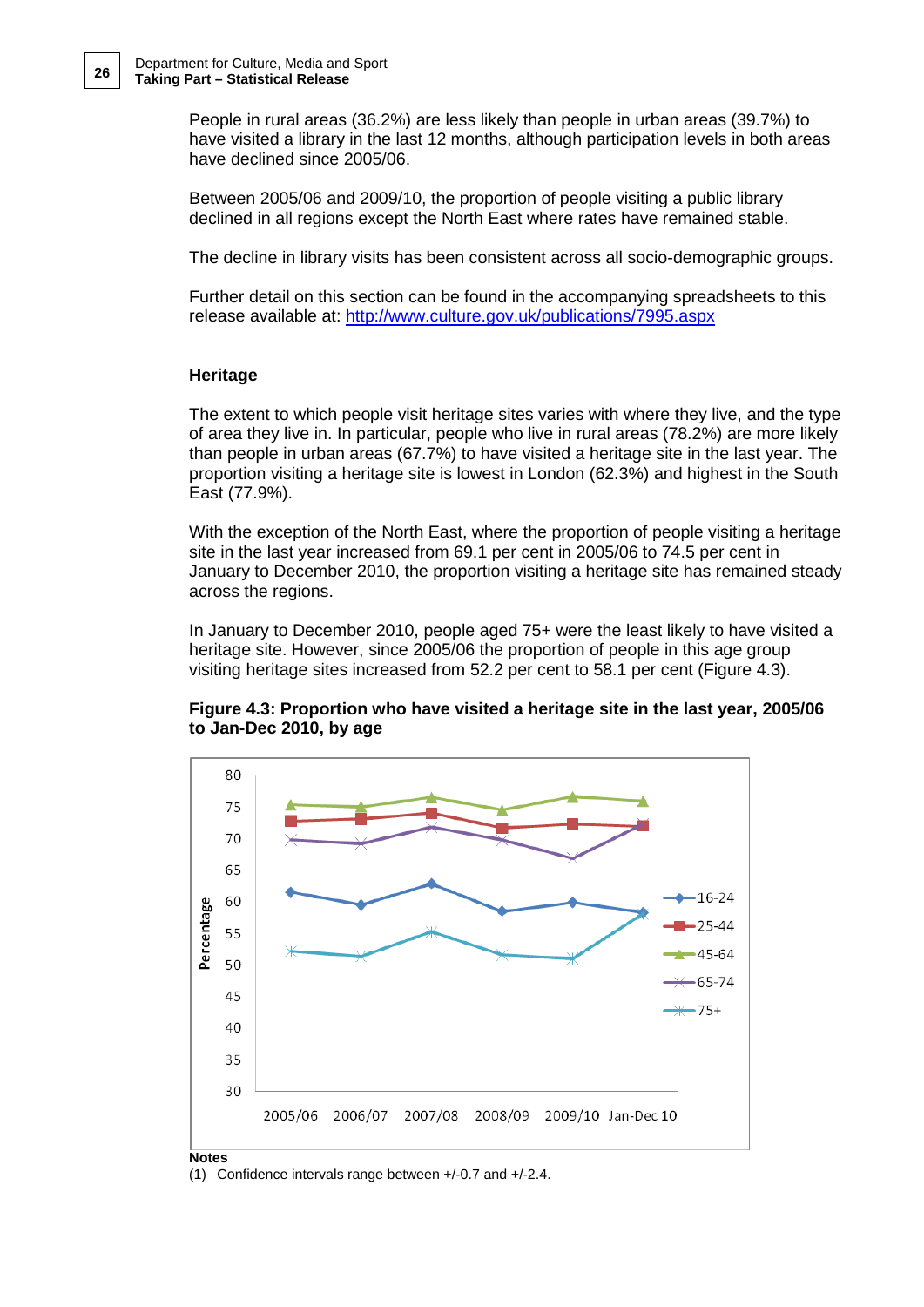There has been a corresponding increase in the proportion of people with a longstanding illness or disability visiting heritage sites (from 63.9% in 2005/06 to 66.8%). It is likely that there is some cross-over between those aged 75+ and those with a longstanding illness or disability.

Further detail on this section can be found in the accompanying spreadsheets to this release available at: <http://www.culture.gov.uk/publications/7995.aspx>

#### **The arts**

The extent to which people engage with the arts varies according to where people live, and the type of area they live in.

The effect of area-level deprivation is considerable. In January to December 2010, people who lived in the least deprived areas of England were far more likely than those who lived in the most deprived areas to have engaged with the arts in the last year (85.9% compared with 60.0%). However, excluding the extremes of deprivation and affluence, there is comparatively little variation.

While people who live in rural areas (79.5%) are more likely to have engaged with the arts in the last year than people in urban areas (74.4%), between 2005/06 and January to December 2010, the proportion of people in rural areas engaging with the arts decreased from 81.8 per cent to 79.5 per cent.

Since 2005/06, the proportion of the people engaging with the arts decreased in London (from 75.1% to 70.7%) and the South West (from 82.1% to 78.3%). Rates in the other regions remained steady (Figure 4.4).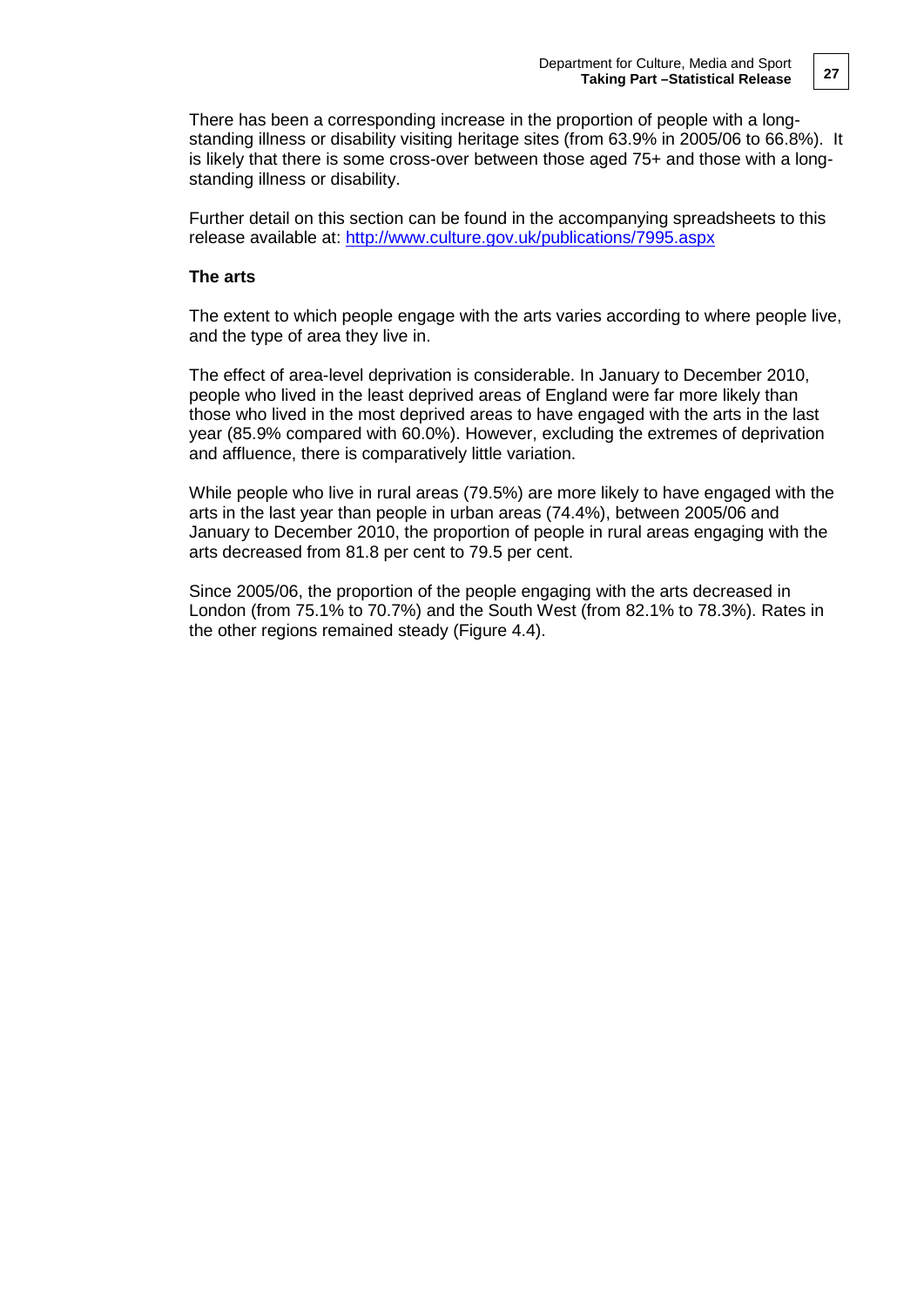



#### **Notes**

- (1) Percentages shown on map are for January to December 2010.
- (2) Confidence intervals range between +/-2.1 and +/-4.2.

Between 2005/06 and January to December 2010, the proportion of those aged 25-44 engaging with the arts decreased from 79.7 per cent to 77.1 per cent. Meanwhile, the proportion of those aged 65-74 engaging increased from 70.7 per cent to 73.4 per cent. Engagement rates in the other age groups remained steady.

Across the same period, the proportion of Black and minority ethnic people engaging with the arts declined from 69.9 per cent to 65.4 per cent. Since 2005/06, rates of engagement have remained consistently higher among White people.

While people in the upper socio-economic groups (82.6%) are considerably more likely than those in the lower socio-economic groups (64.4%) to have engaged with the arts in the last year, the percentage of people from upper socio-economic groups engaging with the arts has fallen from 84.4 per cent in 2005/06. The percentage of people engaging with the arts in lower socio-economic groups, on the other hand, has remained steady in this time.

Further detail on this section can be found in the accompanying spreadsheets to this release available at: <http://www.culture.gov.uk/publications/7995.aspx>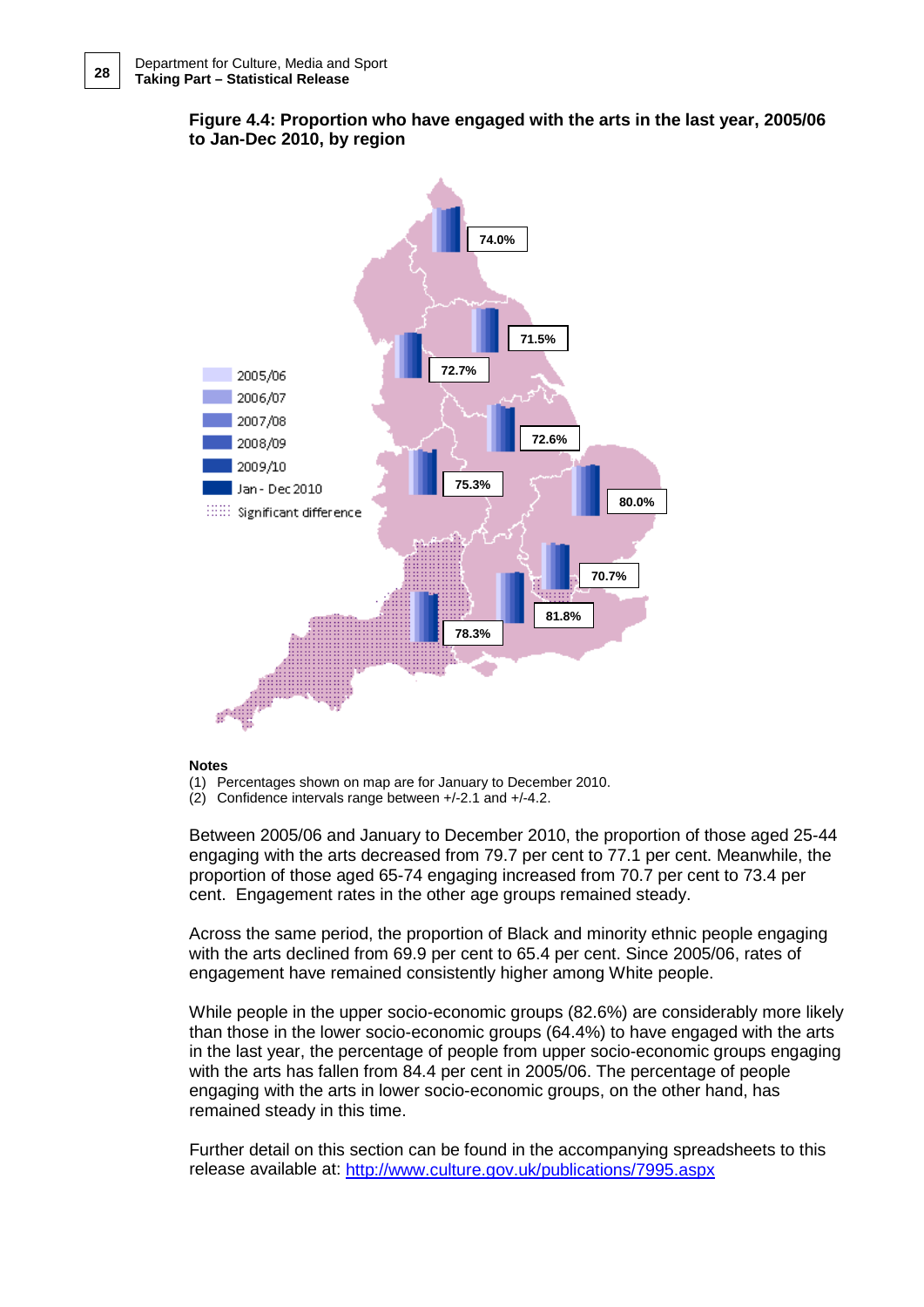# Chapter 5: Participation in sport

# **Key findings**

- In January to December 2010, over half (53.1%) of adults had done **active sport** in the last four weeks, unchanged since 2005/06 (53.7%).
- Over the same time scale, the proportion of adults doing three or more 30 minute sessions of **moderate intensity sport** increased from 23.3 per cent to 25.4 per cent.

# **Overview**

In January to December 2010, over half (53.1%) of adults had done active sport in the last four weeks, unchanged since 2005/06 (53.7%) (Figure 5.1).

Active sport covers a wide range of activities, as diverse as swimming, karate, netball, canoeing, rollerblading, and curling. Activities are those in which the respondent has participated, rather than activities where an event has been attended or viewed as a spectator. The number of days in which people have taken part in active sport is based on sessions that have lasted 30 minutes or more, the recommended amount for there to be a health benefit from sports activity.

Between 2005/06 and January to December 2010, the proportion of adults doing three or more 30 minute sessions of moderate intensity sport also increased – from 23.3 per cent to 25.4 per cent (Figure 5.1).

Moderate intensity sport includes the same activities as 'active sport' but has to be of at least 30 minutes duration and at least at moderate intensity.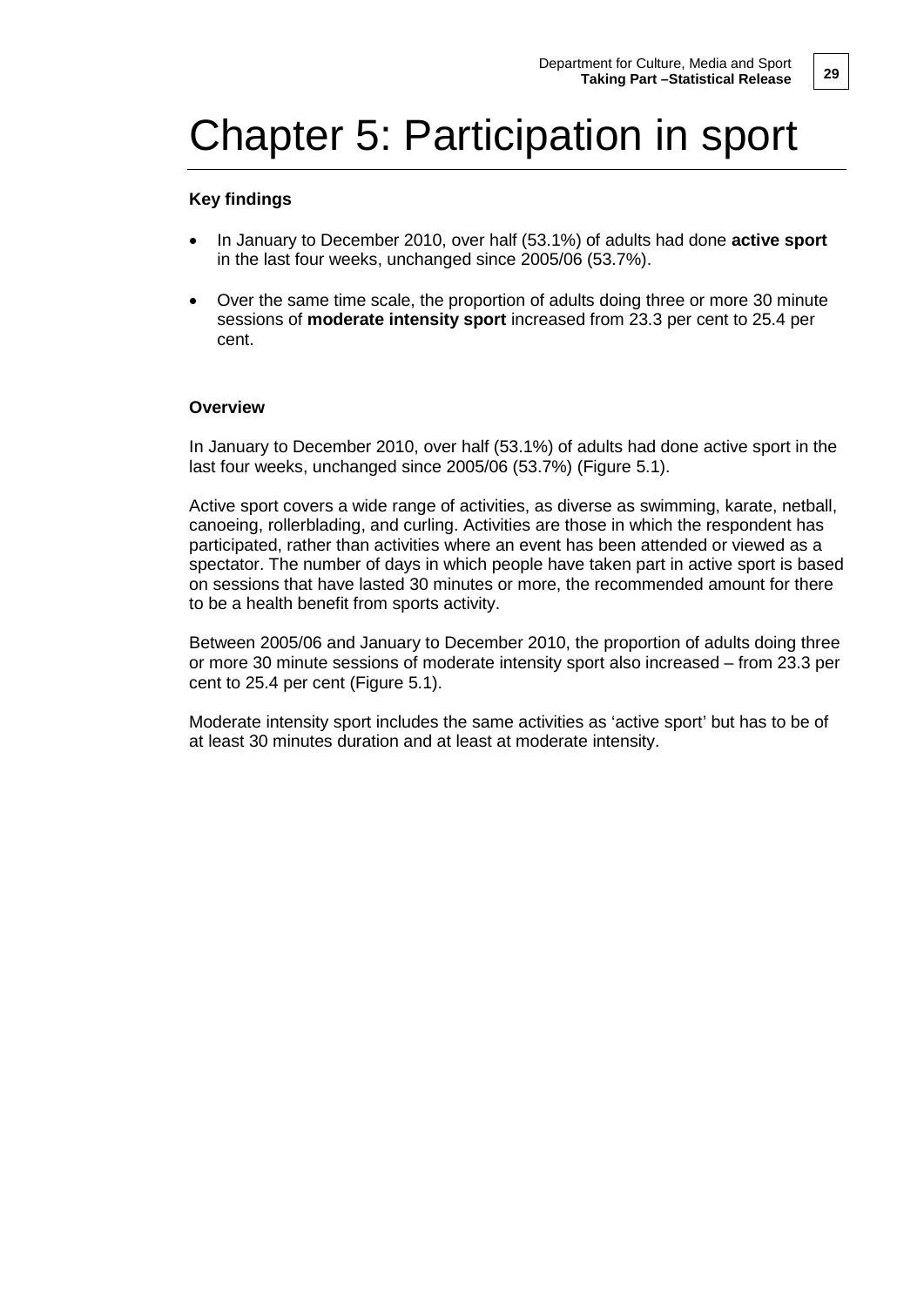## **Figure 5.1: Proportion doing active sport in the last 4 weeks and moderate intensity sport in the last week, 2005/06 to Jan-Dec 2010**



(1) Confidence intervals range between +/-0.7 and +/-1.9

### **Area level factors**

For active sport, the variation between regions and different types of areas is not as stark as it is for the cultural sectors. However, people who live in the least deprived areas (59.2%) are more likely than those in the most deprived areas (47.4%) to take part in active sport. Meanwhile, the participation rate in the South East (58.0%) is higher than it is in the North East (48.6%), the North West (51.0%), Yorkshire and the Humber (50.9%), the West Midlands (50.9%), London (52.0%) and the South West (52.5%). Sports participation rates across the regions have not changed since 2005/06.

### **Socio-demographic factors**

In January to December 2010, 72.4 per cent of those aged 16-24 had done active sport at least once in the last 4 weeks, a decrease from 2005/06 (76.8%). Meanwhile, 37.3 per cent of those aged 65-74 had done sport in the last 4 weeks, an increase since 2005/06 (33.5%). Sports participation rates among the other age groups have remained steady across that period.

Men (60.9%) are more likely than women (45.6%) to have done active sport in the last 4 weeks. Sports participation rates among women have declined since 2005/06 (47.7%) while rates for men have remained steady.

Further detail on this section can be found in the accompanying spreadsheets to this release available at: <http://www.culture.gov.uk/publications/7995.aspx>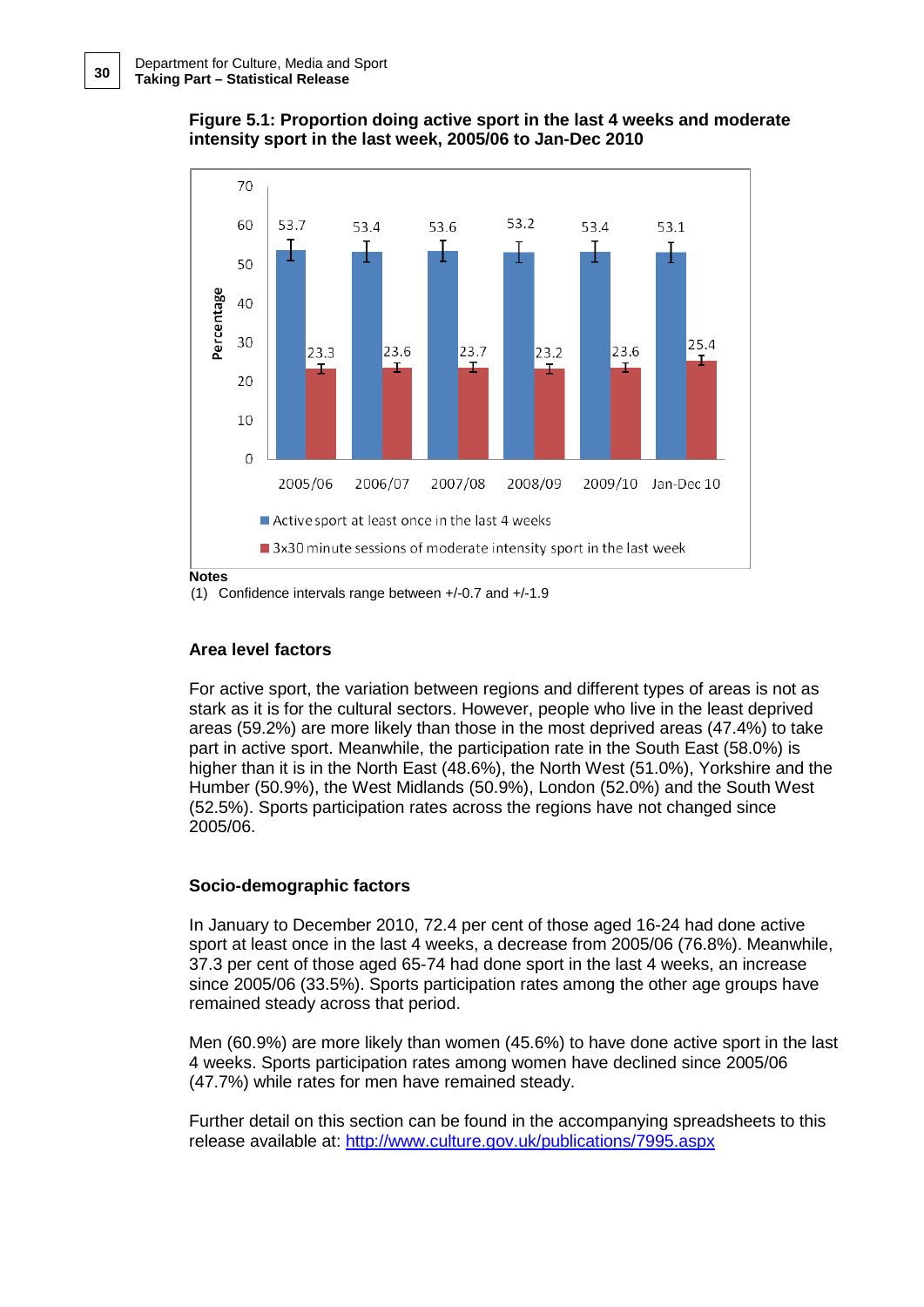Department for Culture, Media and Sport **Taking Part –Statistical Release 31**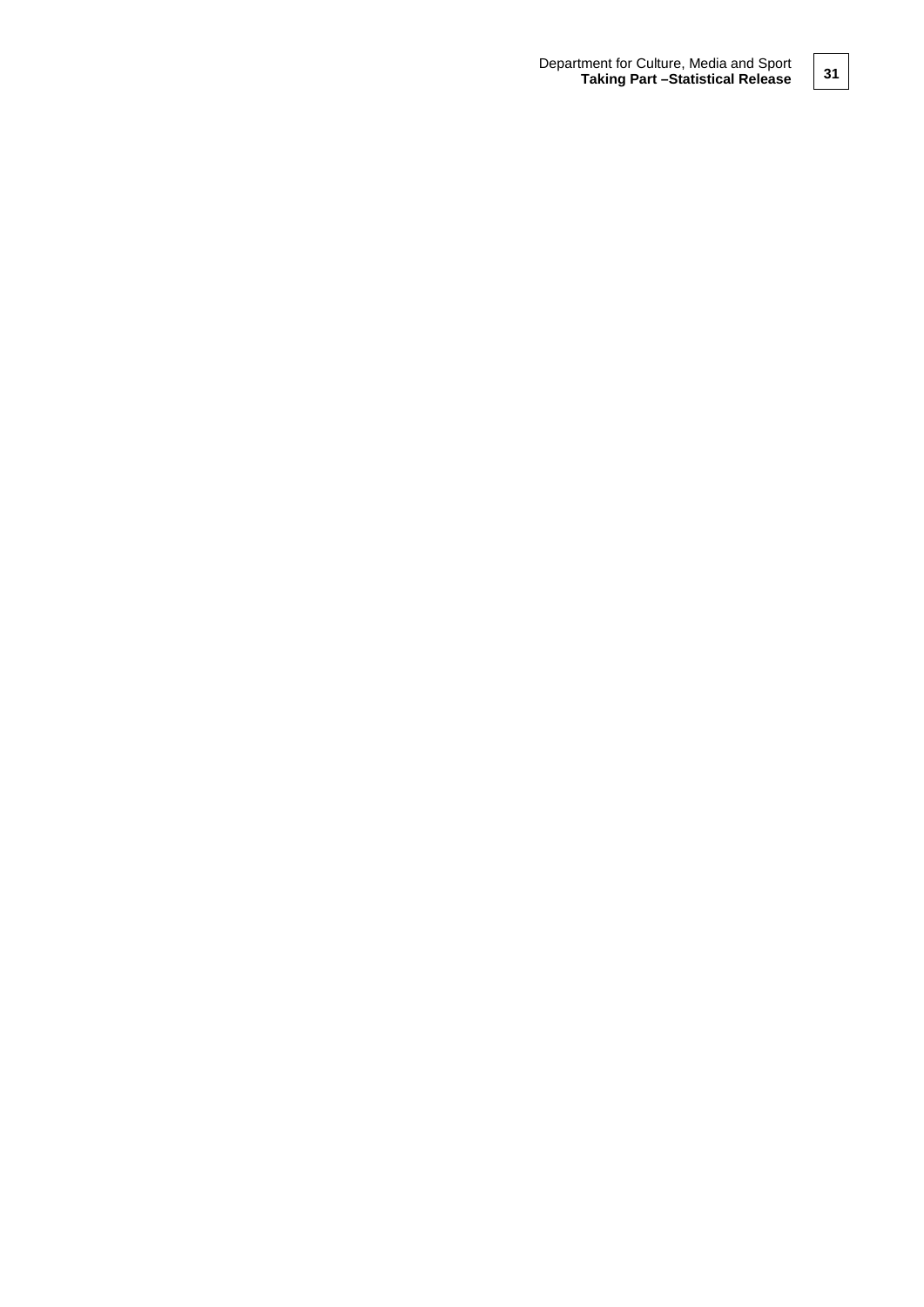# Annex A: Background note

- 1. The Taking Part survey is commissioned by the Department for Culture, Media and Sport (DCMS) and its partner Non Departmental Public Bodies (NDPBs): Arts Council England, English Heritage, Sport England, and the Museums, Libraries and Archives Council.
- 2. Taking Part is a National Statistic and as such has been produced to the high professional standards set out in the Code of Practice for Official Statistics. National Statistics undergo regular quality assurance reviews to ensure they meet customer needs and are produced free from any political interference. For more information, see [http://www.statisticsauthority.gov.uk/assessment/code-of](http://www.statisticsauthority.gov.uk/assessment/code-of-practice/code-of-practice-for-official-statistics.pdf)[practice/code-of-practice-for-official-statistics.pdf](http://www.statisticsauthority.gov.uk/assessment/code-of-practice/code-of-practice-for-official-statistics.pdf)
- 3. Stringent quality assurance procedures have been adopted for this statistical release. All data and analysis has been produced, checked and then verified by at least two different members of the team to ensure the highest level of quality.
- 4. The results presented here are based on interviews issued between January 2010 and December 2010. The total sample size for this period is **11,417**.
- 5. The survey measures participation by adults (aged 16 and over) and children (5-10 and 11-15) living in private households in England. No geographical restriction is placed on where the activity or event occurred.
- 6. Participation in these activities must be for the purpose of recreation or leisure, including voluntary work. It excludes involvement in activities where the prime motivation is paid work or academic studies. The exceptions to this are attendance at historic environment sites which includes visits made for academic study, and sports participation which exclude volunteering, teaching, coaching and refereeing.
- 7. The range has been calculated using a 95% confidence interval. This means there is a 95% probability the true percentage lies in the range given. All estimates have been rounded to one decimal place. An overall design factor of 1.240 has been applied to the dataset for the period January to December 2010. Individual design factors have been calculated for each sector in this period, ranging from 0.879 to 1.413. Statistical significance tests have been run at the 95% level. This means the probability that the difference happened by chance is low (1 in 20).
- 8. All differences and changes reported are statistically significant at the 95% confidence level unless otherwise stated.
- 9. All figures in this release supersede those from previous statistical releases. Some figures may have been revised from previous releases. For more detailed information on the DCMS revisions policy and how revisions are handled for the Taking Part survey, please see the DCMS statement of compliance on our website.
- 10. The data are weighted to ensure the representativeness of the Taking Part sample. There are two types of weighting: i) to compensate for unequal probabilities of selection; and ii) to adjust for differential non-response.
- 11. For more information about the Taking Part survey, including previous publications, see [http://www.culture.gov.uk/reference\\_library/research\\_and\\_statistics/4828.aspx](http://www.culture.gov.uk/reference_library/research_and_statistics/4828.aspx)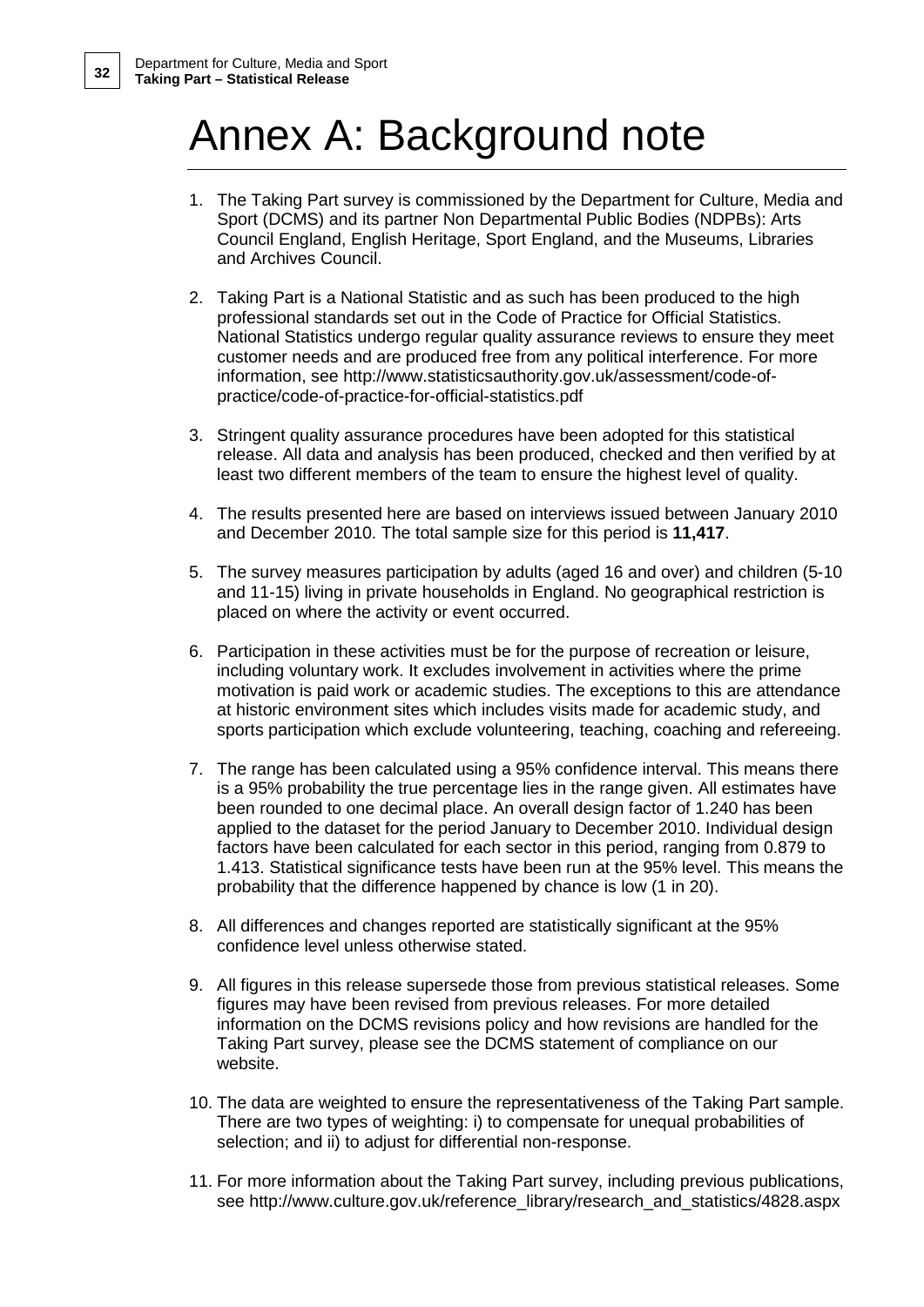- 12. The fieldwork for the survey is being conducted by TNS-BMRB. For more information, see [http://www.tns-bmrb.co.uk](http://www.tns-bmrb.co.uk/)
- 13. We can also provide documents to meet the specific requirements of people with disabilities. Please call 020 7211 6000 or email takingpart@culture.gsi.gov.uk
- 14. This report has been produced by Reannan Rottier, Victoria Thompson, Neil Wilson and Yun Wong. Acknowledgement goes to colleagues within the DCMS, partner NDPBs and TNS-BMRB for their assistance with the quality assurance.
- 15. The responsible statistician for this release is Neil Wilson. For enquiries on this release, telephone: 0207 211 6968
- 16. For general enquiries telephone: 0207 211 6200 Department for Culture Media and Sport 2-4 Cockspur Street London SW1Y 5DH [enquiries@culture.gov.uk](mailto:enquiries@culture.gov.uk)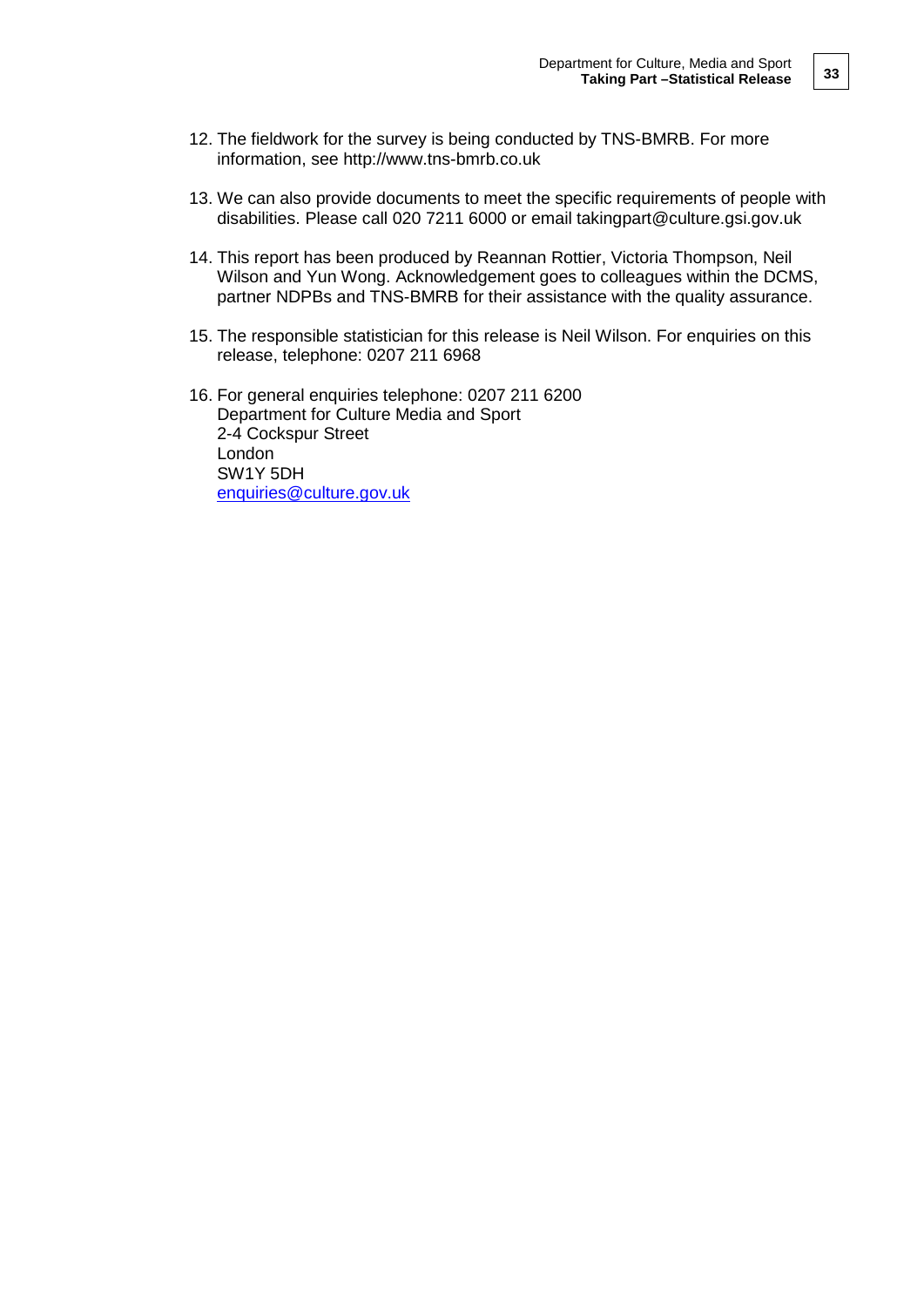# Annex B: Sector definitions

## Libraries

The respondent is asked if they have used a public library service. If the respondent is unsure what is in scope, the interviewer has the following definition to refer to.

"Use of a public library can include:

- A visit to a public library building or mobile library to make use of library services (including to print/use electronic resources or to take part in an event such as a reading group or author visit)
- The use of on-line library resources or services remotely (i.e. used a computer outside the library to view the website, catalogue or databases)
- Access, and receipt, of the library service by email, telephone, fax or letter
- Receipt of an outreach service such as home delivery or library events outside a library building

Use of other libraries and archive services is excluded."

#### Museum, gallery or archive

The respondent is asked if they have attended a museum, gallery or archive. If the respondent is unsure what is in scope, the interviewer has the following definition to refer to.

"Archives are documents that have been created by families, individuals, businesses or organisations and have been specially chosen to keep permanently. They can be written papers such as letters or diaries, maps, photographs or film or sound recordings. Archives are historical documents but do not have to be very old. Places that keep archives are usually called a record office or archive centre.

Registering a birth, death or marriage happens at a registry office, not at an archive centre/record office."

### Arts

The respondent is asked if they have participated in a given list of arts activities, or attended a given list of arts events. Eligible activities and events are as follows.

Participation:

- Dance live performance or rehearsal/practice (ballet, other dance but not for fitness)
- Singing live performance or rehearsal/practice (not karaoke)
- Musical instrument live performance, rehearsal/practice or played for own pleasure
- Written music
- Theatre live performance or rehearsal/practice (e.g. play or drama)
- Opera/musical theatre live performance or rehearsal/practice
- Carnival
- Street arts (art in everyday surroundings like parks, streets, shopping centre)
- Circus (not animals)
- Visual art (e.g. painting, drawing, printmaking or sculpture)
- Photography (as an artistic activity, not family or holiday 'snaps')
- Film or video-making as an artistic activity (not family or holidays)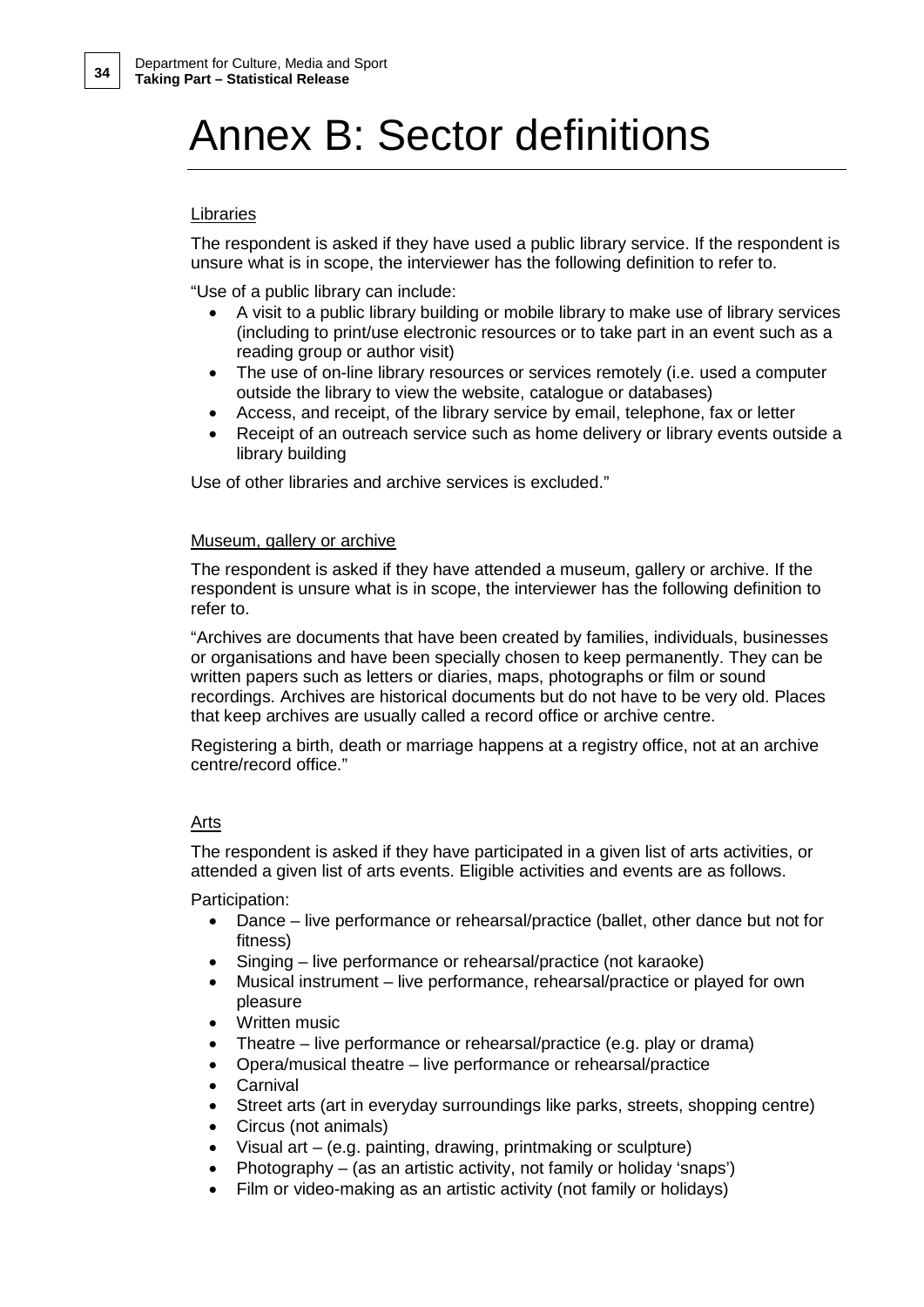- Digital art producing original digital artwork or animation
- Craft any craft activity (e.g. textiles, wood, metal work, pottery, calligraphy etc)
- Creative writing original literature (e.g. stories, poems or plays)
- Being a member of a book club

Attendance:

- Visual art exhibition (e.g. paintings, photography or sculpture)
- Craft exhibition (not crafts market)
- Event which included video or digital art
- Culturally specific festival (for example Mela, Baisakhi, Navratri)
- Theatre (e.g. play, drama, pantomime)
- Opera/musical theatre
- Street arts (art in everyday surroundings like parks, streets or shopping centre)
- Circus (not animals)
- Carnival
- Live music performance (e.g. classical, jazz or other live music event but not karaoke)
- Live dance event (e.g. ballet, African People's dance, South Asian, Chinese, contemporary or other live dance)
- Event connected with books or writing

### Historic environment

The respondent is asked if they have visited the following list of historic environment sites.

- A city or town with historic character
- A historic building open to the public
- A historic park, garden or landscape open to the public
- A place connected with industrial history or historic transport system
- A historic place of worship attended as a visitor
- A monument such as a castle, fort or ruin
- A site of archaeological interest
- A site connected with sports heritage

### Active sport

The respondent is asked about their participation in active recreation and a range of sports. Eligible activities are as follows.

- Recreational walking
- Recreational cycling
- Swimming or diving (indoors and outdoors)
- BMX, cyclo-cross, mountain biking
- Bowls (indoors and outdoor lawn bowls)
- Tenpin bowling
- Health, fitness, gym or conditioning activities
- Keepfit, aerobics, dance exercise (includes exercise bike)
- Judo
- Karate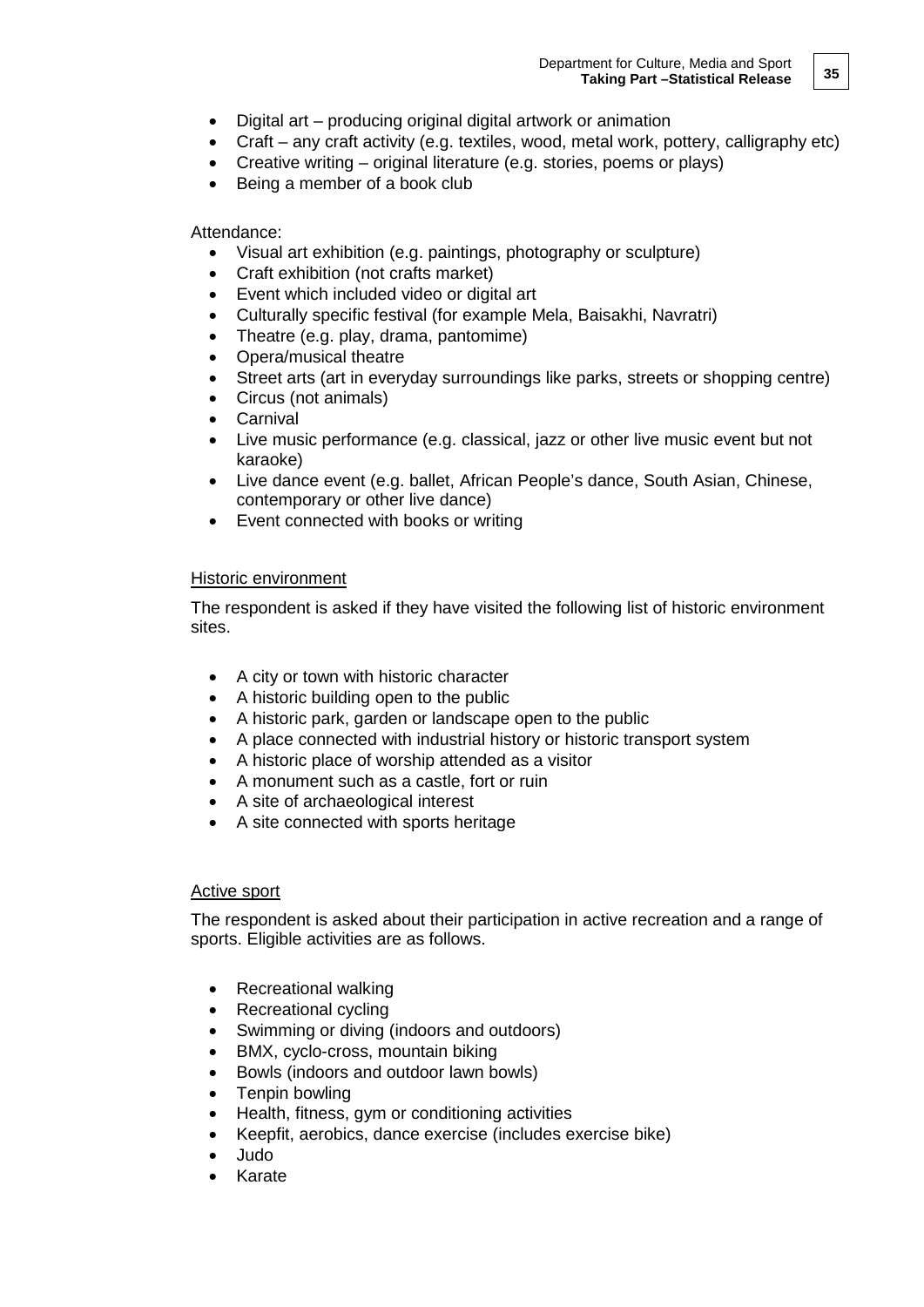- Taekwondo
- Other martial arts (includes self-defence, tai chi)
- Weight training (includes body building)
- Weightlifting
- Gymnastics
- Rugby League
- Rugby Union
- American football
- Football (includes 5-a-side and 6-a-side) [indoors and outdoors]
- Gaelic sport (e.g. camogie, Gaelic football, hurling, Irish handball and shinty)
- Cricket
- Hockey (excludes ice, roller and street hockey, but included in 'other')
- Baseball/softball
- Netball
- Tennis
- Badminton
- Squash
- Basketball
- Table tennis
- Track and field athletics
- Jogging, cross-country, road running
- Yachting or dingy sailing
- Canoeing
- Windsurfing or boardsailing
- Ice skating
- Curling
- Golf, pitch and putt, putting
- Skiing (on snow or on artificial surface; on slopes or grass)
- Horse riding
- Climbing/mountaineering (includes indoor climbing)
- Hill trekking or backpacking
- Motor sports
- Volleyball
- Orienteering
- Rounders
- Rowing
- Triathlon
- Boxing
- Waterskiing
- Lacrosse
- Fencing
- Other types of sport, e.g. rollerblading, street hockey, skateboarding, water polo, surfing, scuba diving, gliding, hang/paragliding, parachuting or parascending

# Moderate intensity sport

To be counted as 'moderate intensity', the respondent must have participated in at least one 30-minute session of any of the sports (with the exception of bowls) listed above on at least three separate days in the past week. In addition, the effort put into the activity needs to be of moderate intensity, i.e. raises their breathing rate (or for walking it needs to be done at a brisk or fast pace).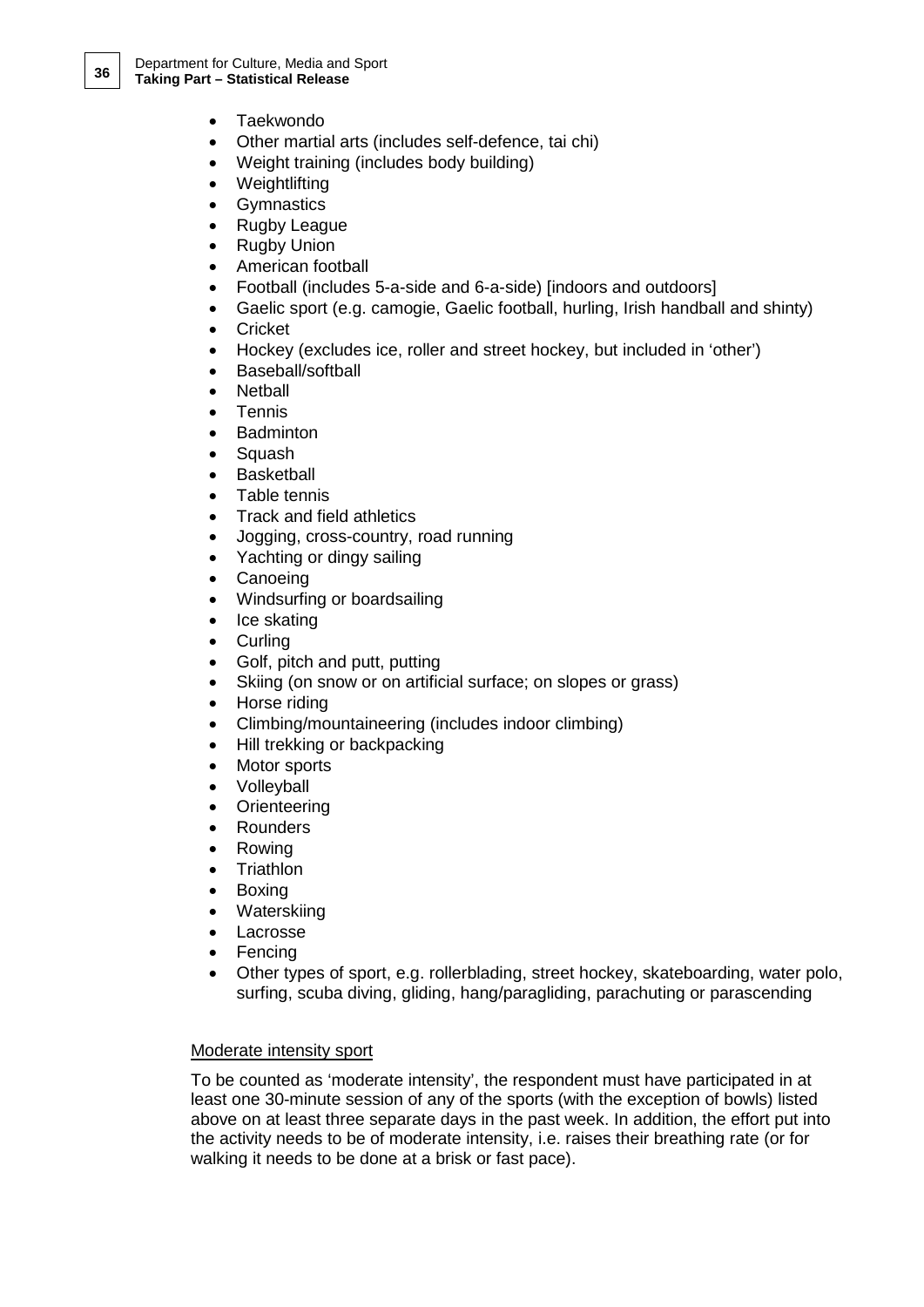The only exception to this is for those adults aged 65 and over, where some light activities are in also scope – indoor and outdoor bowls, yoga, Pilates, croquet and archery.

## Digital Participation

Digital Participation includes visiting websites for at least one of the following reasons:

- Museum or gallery website To look at items from a collection.
- Museum or gallery website To find out about a particular subject.
- Library website To complete a transaction (e.g. reserve or renew items, pay a fine).
- Library website To search and view online information or make an enquiry.
- Heritage website To take a virtual tour of a historical site.
- Theatre or concert website To download music.
- Theatre or concert website To view or download an arts performance or exhibition.
- Theatre or concert website To discuss the arts or share artworks.
- Archive or records office website To complete a transaction.
- Archive or records office website To view digitized documents online.
- Archive or records office website To search a catalogue.

### Volunteering

The respondent is asked about any voluntary work they have done, including:

- Raising or handling money / taking part in sponsored events
- Leading a group
- Being a member of a committee
- Organising or helping to run an activity or event
- Visiting people
- Befriending / mentoring people
- Coaching or tuition
- Giving advice/ information/ counselling
- Secretarial, administrative or clerical work
- Providing transport or driving
- Representing e.g. addressing meetings, leading a delegation
- Campaigning e.g. lobbying, canvassing, letter writing
- Conservation/restoration
- Officiating e.g. judging, umpiring or refereeing
- Other practical help for example helping out a school, religious group, with shopping/refreshments

The respondent is also asked whether this activity was connected to any of the following areas:

- Arts
- Museum or gallery
- Heritage
- Libraries